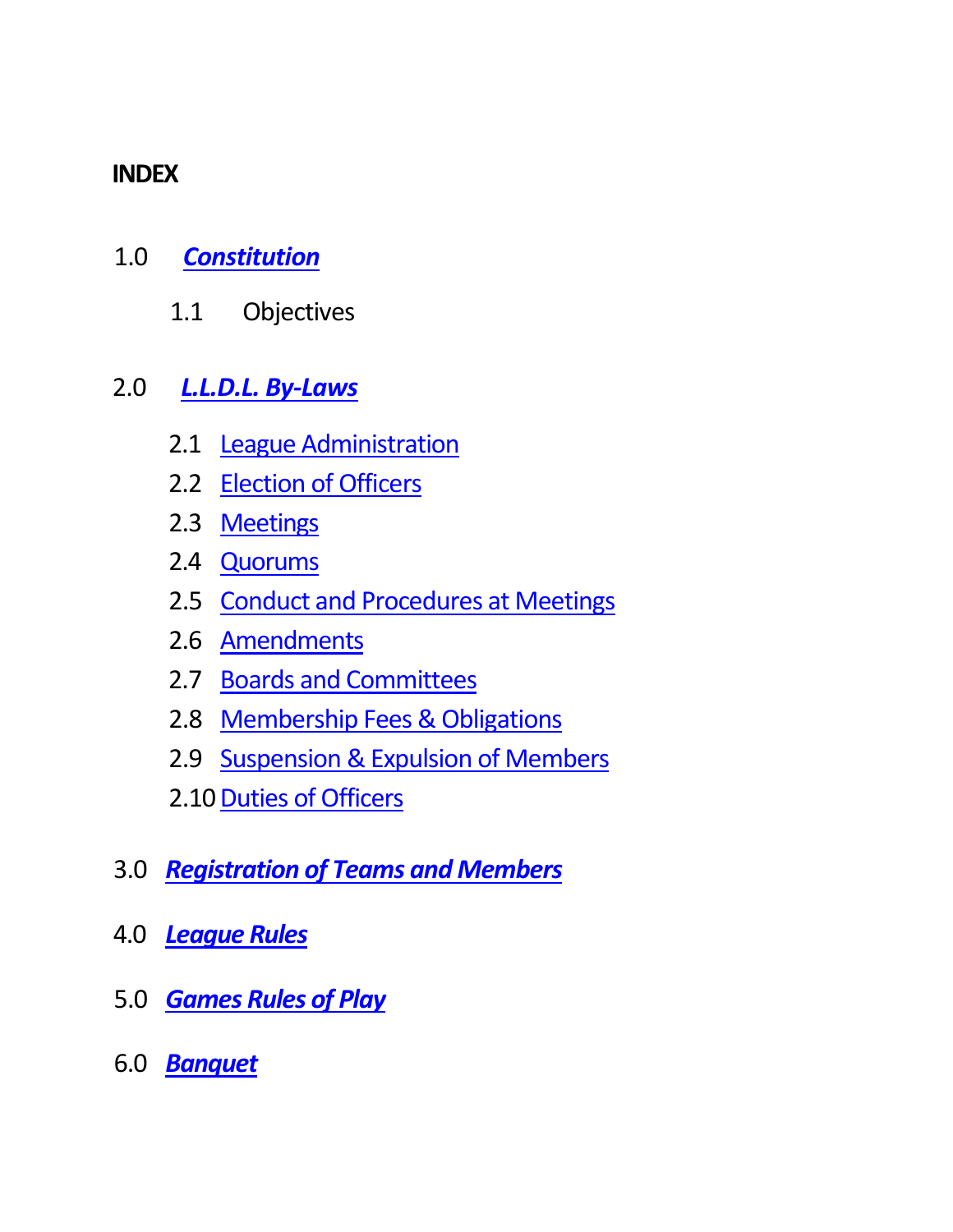Note: This document shall replace any and all other versions of the London Ladies Dart League Rules and By-Laws which may be in existence.

The Rules contained in **ROBERT'S RULE OF ORDER (REVISED)** shall govern the organization in all cases to which they are applicable and in which they are not inconsistent with the Rules of Order or By-Laws of this organization.

### <span id="page-1-0"></span>**1.0 Constitution**

The League shall be known as the "London Ladies Dart League" hereinafter called, "The League".

### **1.1 Objectives**

To provide competitive darts to be held weekly. The times and dates of which shall be decided by the executive board.

### <span id="page-1-1"></span>**2.0 L.L.D.L. By-Laws**

### <span id="page-1-2"></span>**2.1 League Administration**

The fiscal year of the League shall commence June  $1^\mathrm{st}$  each year.

- 2.1.1 The affairs of the League shall be under the direct management and control of the Executive Board. All decisions of the Executive Board shall require a simple majority vote.
- 2.1.2 The Officers of the league shall consist of a President,  $1<sup>st</sup>$  Vice President,  $2<sup>nd</sup>$  Vice President, Recording Secretary, Statistician, and Treasurer. The Treasurer will be an appointed position decided upon by the current League Officers. All applicants for the position of Treasurer must apply by resume, pass a Police Background Check, and will be interviewed by current League Officers. A Police Background Check will only occur if the current Executive Board chooses to appoint this individual to the position of Treasurer. The League will pay the costs for completing the background check.

# **Election of Officers**

<span id="page-1-3"></span>The Election of Officers will be held in the following order: President,  $1<sup>st</sup>$  Vice President,  $2<sup>nd</sup>$ Vice President, Recording Secretary, Statistician. A Convener and three (3) Scrutineers shall control the Election. All Scrutinizers must be members from where the Annual General Meeting is being held, and agreed upon by the Executive Board. The term of office is a two year term.

2.2.1 The Convener shall call for nominations from the floor for each position. She will call three (3) times before closing the nominations. Voting shall be by way of distribution of a ballot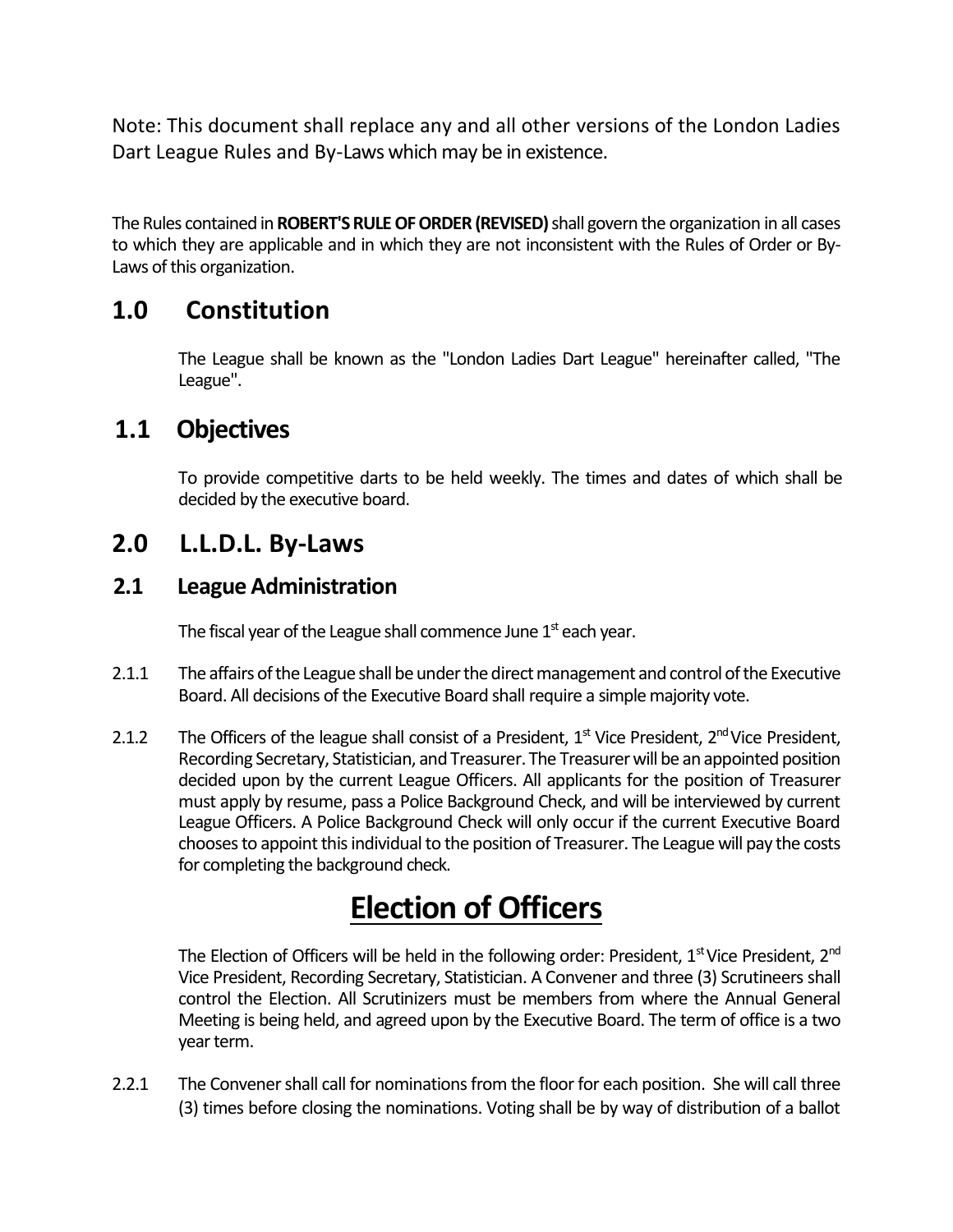slip to each member. Any ballot not clearly written and legible to the Election Committee shall be deemed spoiled; however, misspelling of a name shall not be deemed a spoiled vote.

- 2.2.2 A current President may be nominated and elected to any office. If she is not elected to any office, she automatically becomes Past President. She may sit in on all meetings and be given voting privileges at the Chair's invitation. You must have served on the Executive Board for a period of not less than two (2) years before being eligible to run for President.
- 2.2.3 In case of a tie vote between two (2) or more candidates for election to any office, there shall be a re-vote on the tied candidates only, until someone is elected.
- 2.2.4 There shall be NO proxy votes.
- 2.2.5 An Election candidate or member wishing to run for office, but cannot be present at the Election, shall provide by written communication to the executive board outlining the offices she wishes to run for. Such communications shall be delivered into the hands of the Election Convener before the Election commences. Such communication shall be read aloud to the membership.
- 2.2.6 Any Members elected to the Executive Board for a 2 year term, must be paid in full as a member and remain an active Member in good standing with the League for her elected 2 year term.
- 2.2.7 If a Member of the Executive Board is unable or unwilling to fulfill her obligations to the League, the Executive Board may appoint a replacement.
- 2.2.8 Gratuities shall be paid to the Executive Board of Directors. Amounts paid are: President \$200.00, Vice President \$150.00, 2<sup>nd</sup> Vice President \$150.00, Recording Secretary \$200.00, Statistician \$200.00 Treasurer \$200.00. All Gratuity amounts paid must be reviewed on a yearly basis and should be paid at the banquet year end.

### <span id="page-2-0"></span>**2.3 Meetings**

Meetings shall be classified as Annual, Executive Board, and Special Meetings.

- 2.3.1 There shall be an Annual Meeting in each fiscal year.
- 2.3.2 The Annual Meeting of the League shall be held within fourteen (14) days of the scheduled end of League Play, but does not include any rescheduled games. The meeting shall transact the following business: President's Report, Secretary's Report, Treasurer's Report, New Business, Adjournment, and the Election of Officers (only every two years).
- 2.3.3 Special Meetings shall be held upon the call of the President, the Executive Board as a whole, or upon requisition in writing by forty-five (45) active members. Such requisition shall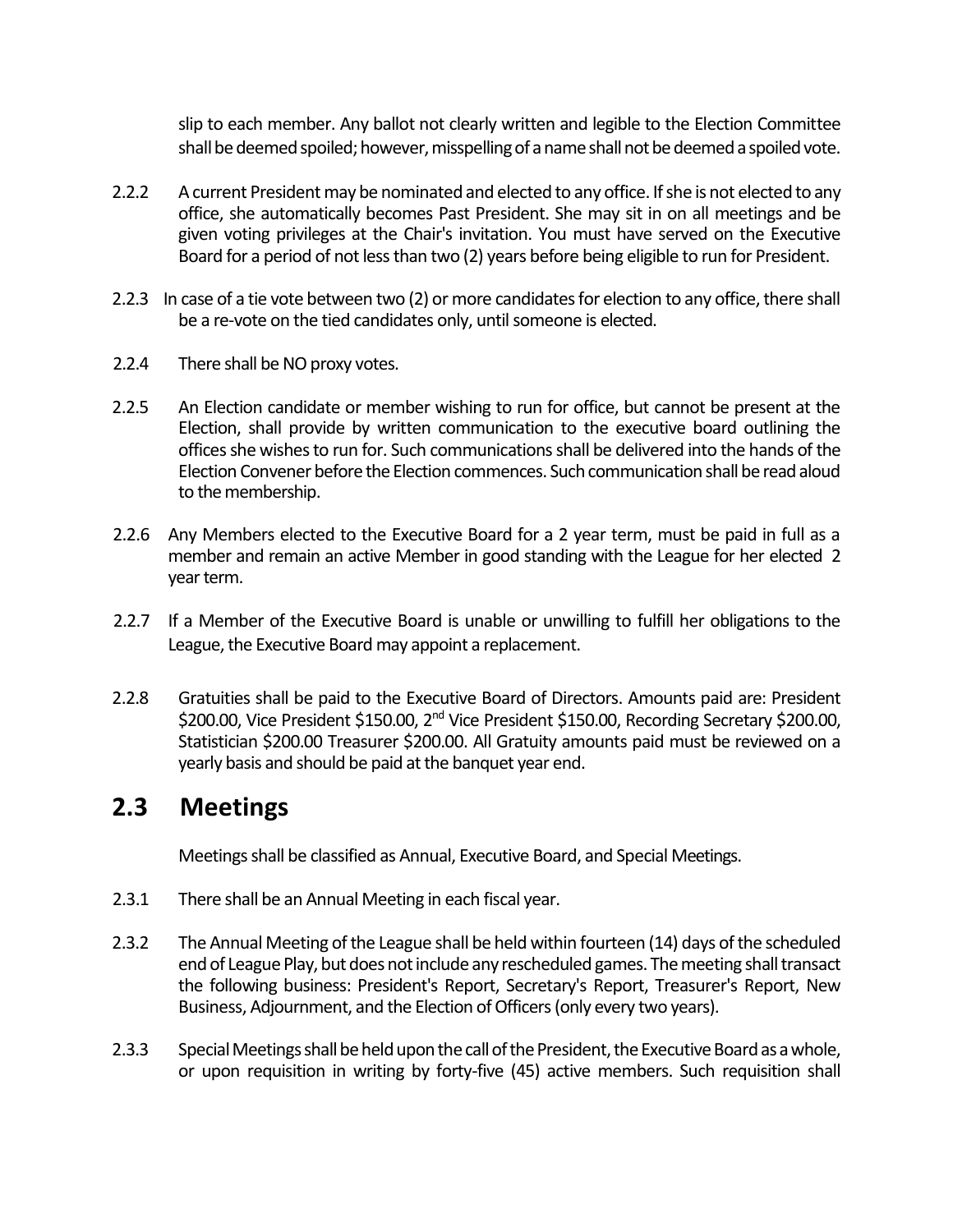express the object of the meeting proposed to be called, and shall be delivered to the League Recording Secretary.

- 2.3.4 Notice of any Special Meeting shall state the only business that is to be transacted at such meeting, including place, day and hour of the meeting. Such notice shall be given to the membership at least five (5) business days before the meeting. No business other than the expressed object of the meeting called shall take place.
- 2.3.5 The Executive Board of Directors shall meet on a regular Monthly basis, or as often as deemed necessary, to conduct the Business of the League in an orderly effective manner. The meetings may be formerly called by the President or by a majority of the Executive Board. Three (3) days notice must be given before the meeting is to take place. An Emergency meeting may be held at any time without formal notice providing all Board Members have been advised of such a meeting. All Executive Board Meetings may be held at such places as the Executive Board may designate.
- 2.3.6 If any member of the Executive Board is not notified of such Meeting and objects to any business conducted, or any motions made and passed, she may request the items in question to be re-opened at the next Executive Board Meeting she attends.

### <span id="page-3-0"></span>**2.4 Quorums**

The presence of a Quorum shall be necessary before any Meeting can officially be held.

- 2.4.1 To constitute a Quorum at any, Annual Meeting, or Special Meeting, the presence of a majority of Members of the Executive Board must be present, and at least ten (10) percent of the Active Members must be present.
- 2.4.2 The presence of a majority of Members of the Executive Board shall be necessary to constitute a Quorum at an Executive Board Meeting.

# <span id="page-3-1"></span>**2.5 Conduct and Procedures at Meetings**

In case of any dispute arising from League business not covered by the Constitution and By-Laws of the League, the Board shall refer the matter to **ROBERT'S RULES (REVISED)** for final settlement.

- 2.5.1 The Chair shall preserve order and decorum at all meetings and shall decide questions of order and practice.
- 2.5.2 The Chair shall not vote on any motion unless there is a tie vote, and then she shall be required to cast a negative vote. This rule does not apply to an Executive Meeting.
- 2.5.3 Every member shall, before speaking, rise and be recognized by the Chair. When two (2) or more members rise simultaneously, the Chair shall decide who is to speak first.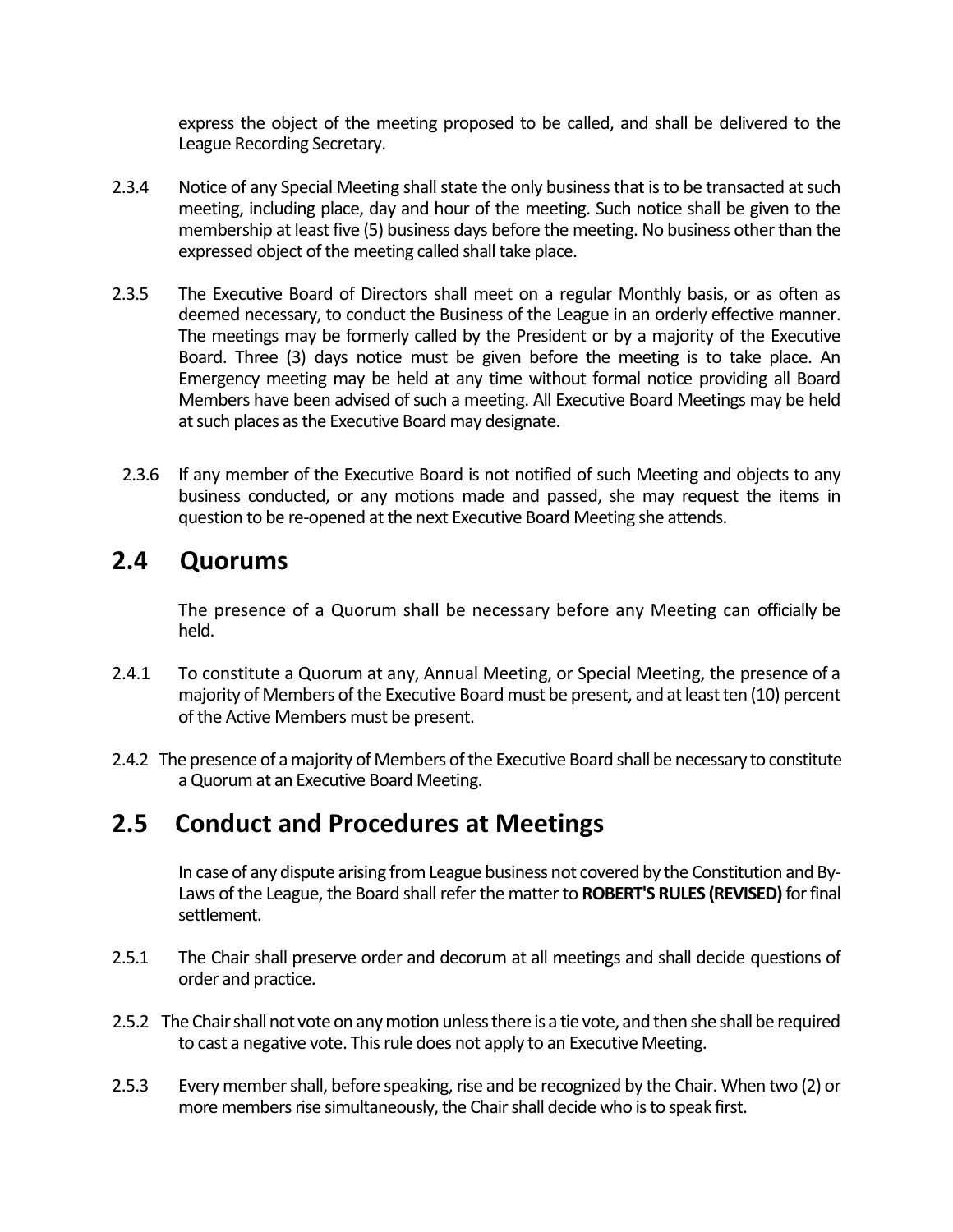- 2.5.4 Before a Motion is open for discussion, it must be seconded. Any Member present, other than the one introducing the Motion, may second the Motion. If a Motion fails to raise a seconder, it dies on the floor.
- 2.5.5 All Motions, before being discussed, shall be read by the Recording Secretary. A Member may request the Motion under discussion to be read for her information any time during the discussion. All Motions shall be reread by the Recording Secretary before being voted upon.
- 2.5.6 The following Special Motions are not open for discussion, namely, Point of Order, to Table or set aside, to Withdraw a Motion (with the permission of the seconder), to Suspend Rules and to Adjourn.
- 2.5.7 No Member while speaking shall be interrupted on a Point of Order, which must be ruled on by the Chair before any further discussion is allowed. During this time, the Speaking Member shall resume her seat. After the Chair's ruling, the Speaking Member may again rise and resume speaking.
- 2.5.8 No Member shall speak more than twice, and for no longer than three (3) minutes on the same Motion without permission from the Chair, except the Mover, who shall have the Final Right of Rebuttal. Following the Mover's Final Rebuttal, the vote of the Membership shall be called.
- 2.5.9 No Member shall use improper language.
- 2.5.10 Motions may be amended provided the Amendment does not alter the intent of the original Motion.
- 2.5.11 An Amendment to a Motion may be amended, but such Amendment cannot itself be Amended (without the consent of the Chair).
- 2.5.12 When the Chair is presenting a Motion to the Membership for voting upon, no Member shall speak or move around the meeting room.
- 2.5.13 An Amendment to an Amendment is discussed and voted upon before further discussion or voting on the Amendment to which it applies. Similarly, an Amendment to the Motion is discussed and disposed of by vote, before further discussion or voting on the Motion to which it applies.
- 2.5.14 Discussion of an Amendment must relate to the Amendment only, unless the consideration of the proposed change involves consideration of the whole Motion. If a Motion is defeated after an Amendment, or Amendments to it have been adopted, all the adopted Amendments are by that defeated.
- 2.5.15 All voting for the purpose of making a decision, as called for by the Chair, shall be deemed to have been accepted, by a simple majority vote by those present, voting in favor of the Motion or the matter voted on.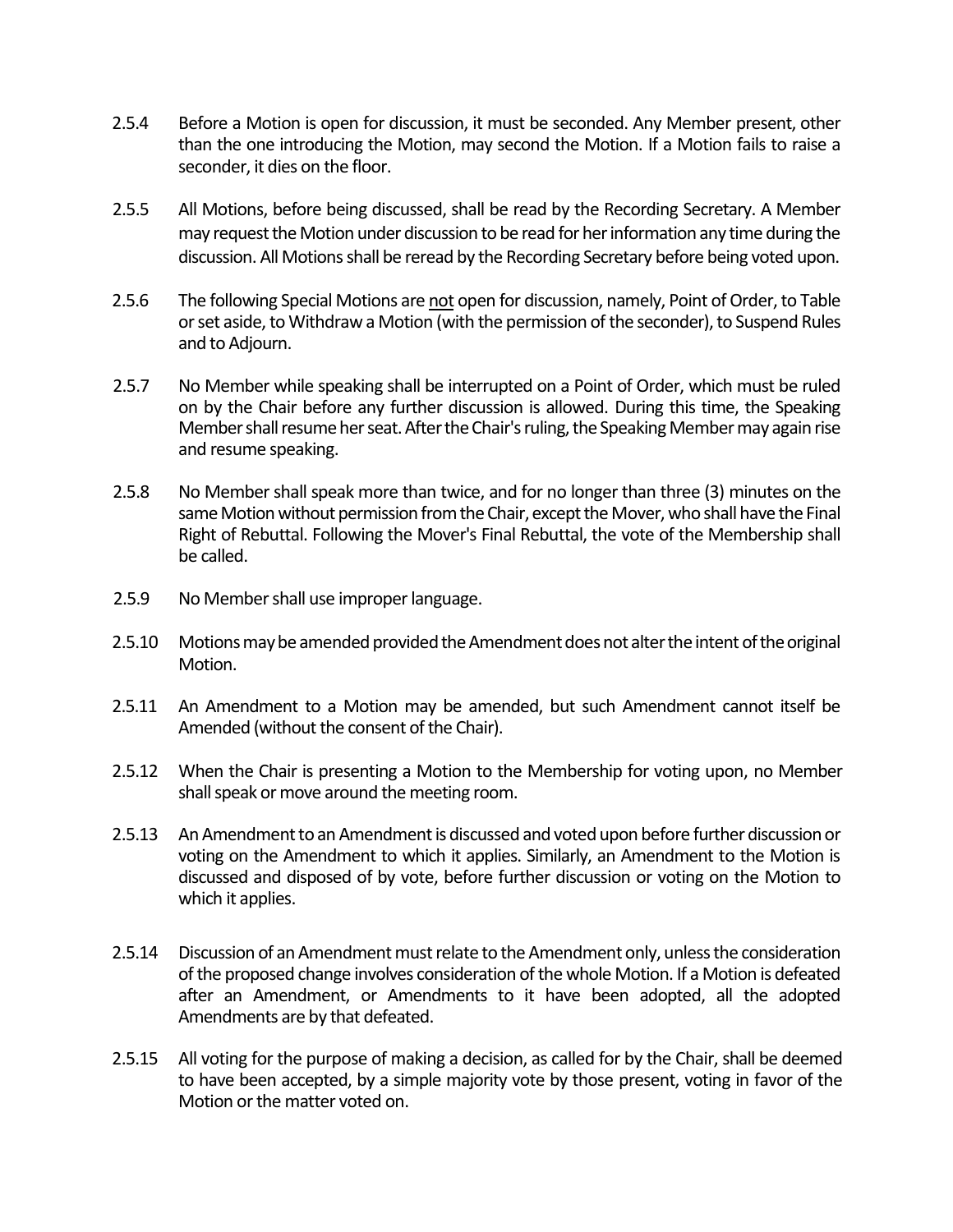- 2.5.16 In the case of a non-contentious matter, the Chair, instead of calling for the affirmative and negative vote, may ask if there is any objection to the Motion or decision. Should no objection be raised, she may declare theMotion, report or recommendation adopted. If any Member does object, a formal vote must be held.
- 2.5.17 Unless otherwise provided, the vote on Motions and other proposals is by show of hands. When provided for by the Rules or By-Laws or Constitution, the vote may be by written ballot, or by roll call.
- 2.5.18 Any member refusing to take her seat when ordered by the Chair, may be suspended by the Chair for the remainder of the Meeting.

### <span id="page-5-0"></span>**2.6 Amendments**

The League shall have full power at any Annual or Special Meeting only, to amend or repeal the Constitution, By-Laws or the Rules of Play, provided that a Quorum is present which includes ALL PLAY tournaments.

2.6.1 A Notice of Motion shall also be necessary to call a Special Meeting and shall be submitted in writing, outlining the proposed change(s) to the Recording Secretary before requesting a Special Meeting. The Recording Secretary shall supply the said Notice of Motion to all League Team Captains and Major Locations, for posting on their respective notice boards, twenty (20) days before the Special Meeting.

### <span id="page-5-1"></span>**Boards and Committees**

The Executive Board may from time to time appoint such Boards and Committees, as it may deem necessary in the interest of the League.

# <span id="page-5-2"></span>**2.8 Membership Fees and Obligations**

Membership in this League shall bind the Member accepting Membership to abide by the provisions of the League Constitution, By-Laws, and Rules, etc. as described in this document and as duly Amended from time to time. Also binding, are the Regulations of the Playing Locations. (Note: The League may not have any control or influence over these Locations or Regulations).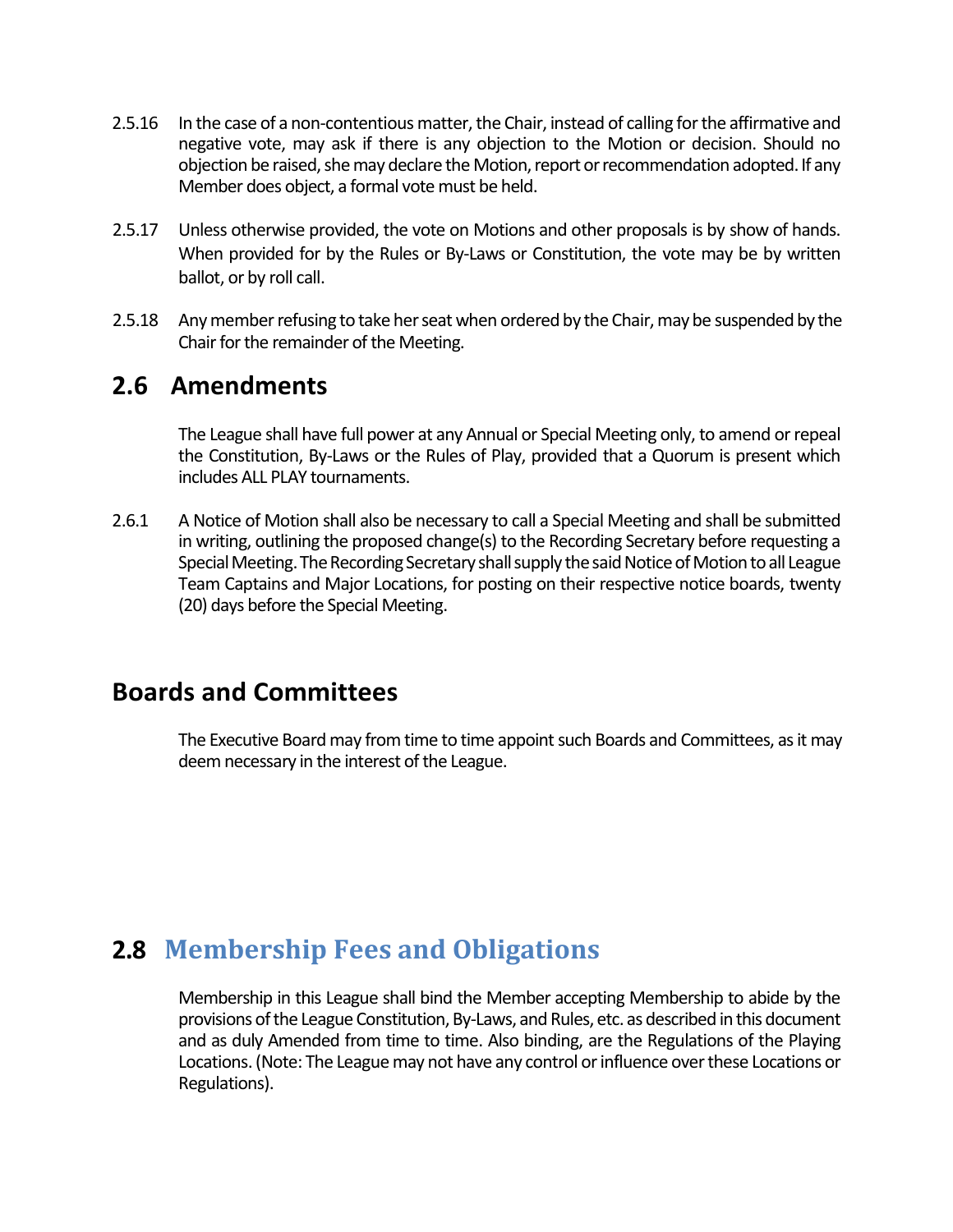- 2.8.1 The Annual Membership Fee for Active Members of the League shall be as determined from year to year, but shall not be increased more than 10% without the majority of Membership so agreeing at an Annual or Special Meeting.
- 2.8.2 Membership Fees and Obligations shall be payable in full by the Registration closing deadline as published on the Registration Form for the current year. Membership Fees once submitted will not be refundable. Postponement of dues after the deadline will not be allowed.
- 2.8.3 When a Member's name has been stricken from the roll of Membership, for any cause, the Recording Secretary shall enter the same in the Minute book and shall give notice of this by registered mail to such person. Such Member shall forfeit all monies paid to the League, her Membership Card and the rights and privileges to which she is otherwise entitled.
- 2.8.3.1 The suspended member will not be allowed to attend any LLDL , AGM and or Special meetings unless requested.

### <span id="page-6-0"></span>**2.9 Suspension and Expulsion of Members**

A Team or Team Member may be charged with violations of the Constitution, By-Laws or Rules of Play conduct that is considered to be unsportsmanlike, threatening, harassing or physically abusive in nature toward others. Complaints shall be made in writing and delivered to the Recording Secretary within ten (10) days of the alleged violation.

- 2.9.1 The Recording Secretary shall give immediate notice in writing to any Member against whom a charge has been referred outlining the particulars of such charge, and shall give reasonable notice to Members concerned of date, time and place at which the hearing of the charges will take place, together with such further notice as may be necessary to dispose of the charge.
- 2.9.2 The Executive Board shall investigate each charge and, in the case of minor offenses, may take disciplinary action or reprimand. In cases that might warrant expulsion from the League, the Executive Board shall be empowered to act as they see fit. However, any such action of the Board shall be brought before the General Membership at the next Meeting for final disposition.
- 2.9.3 If any Member(s) found violating the Constitution and By-Laws of the League may appear in person before the Executive Board dealing with the case and show cause why they should not be fined or suspended. The findings of the Executive Board shall be taken before the Membership of the next Meeting for final disposition.
- 2.9.4 If any Member against whom a charge has been laid does not attend the hearing as required, the hearing may go on in her absence. Evidence shall be recorded in writing and subscribed to by witnesses.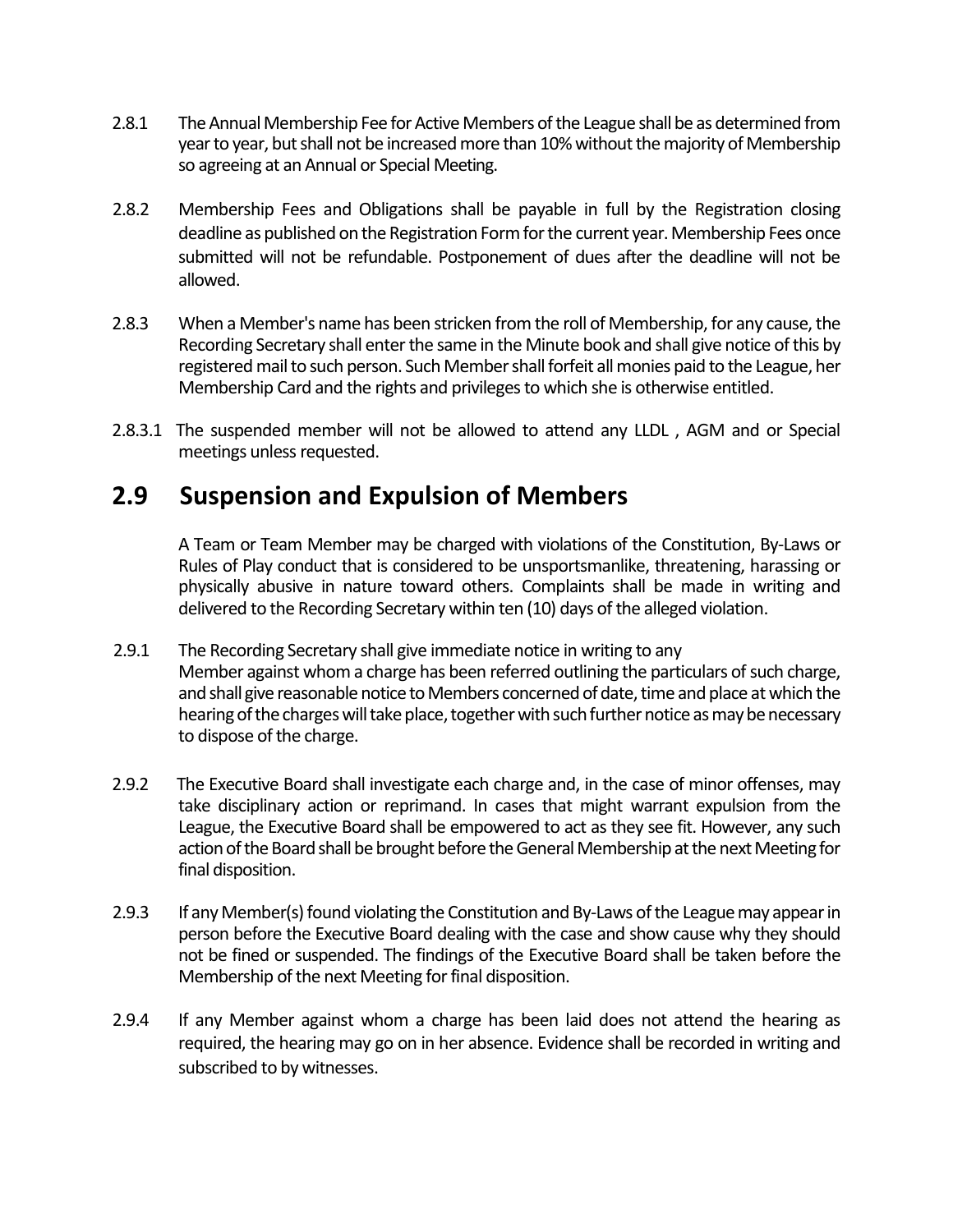- 2.9.5 The Board also may reinstate a Member suspended by the Executive Board. The Membership of the League at an Annual or Special Meeting by majority vote of those present, may also reinstate the Member who has been suspended, continue her suspension indefinitely, or for a fixed period of time. A Member so charged must surrender her Membership Card for the stated period of time.
- 2.9.6 The Executive Board of Directors may, either on their own initiative or upon receipt of a written complaint from any source, investigate the conduct of any League Member(s).
- 2.9.7 In the event disciplinary action has to be taken against a Member, it may be as follows: **maybe one or more as follows:**
	- 1. Verbal warning from the President.
	- 2. Warning by registered letter.
	- 3. A fine not to exceed \$25.00. **to be paid in two weeks time.**
	- 4. A period of suspension, surrendering her Membership Card for that period.
	- 5. Expulsion from the League and loss of all League privileges as outlined In Section 2.8.3.

In case of a fine, a two-week period will be allowed to pay the fine. If payment is in default, then expulsion will automatically apply. The above five (5) levels of action may apply to a single Member or the whole Team, as circumstance dictates. Under actions 2, 3, 4 or 5, the Member(s) charged shall forthwith be notified by mail of the decision of the Executive Board, or the General Membership.

# <span id="page-7-0"></span>**2.10 Duties of Officers**

The **President** shall preside at all meetings of the League and perform all duties incidental to her office.

- 2.10.1 **The Past President** (may**)** be present at all Executive Board Meetings and be seated with the Executive Board, at all other Meetings. In the case of Emergency Board Meetings, she will be present in an advisory capacity. The Past President may have voting privileges at the Chairman's invitation.
- 2.10.2 **The 1st Vice President**shall, in the absence of the President or in the case or her inability to act, perform all duties pertaining to the office of the President. In the case of a vacancy in the Office of President, she shall preside until the League elects a new President. She also shall preside at all meetings of the Executive Board. She will also (with the assistance of the current Executive Board members) plan and coordinate the Banquet for all League Members which includes: choosing a venue and making a deposit, booking music and making a deposit, pick up a menu and review meal choices, will provide trophy places with a list (Statistician will compile a list) of names to be engraved on trophies, will check and verify that all names are spelled correctly on trophies, coordinate gifts and prizes to be won, will call venue with a total of meals that will need to be prepared, coordinate a list of presenters and special guests, print a program, will assist with the setup of venue, seating arrangements. She may be assigned any other duties that are deemed necessary by the League President, such as help run tournaments.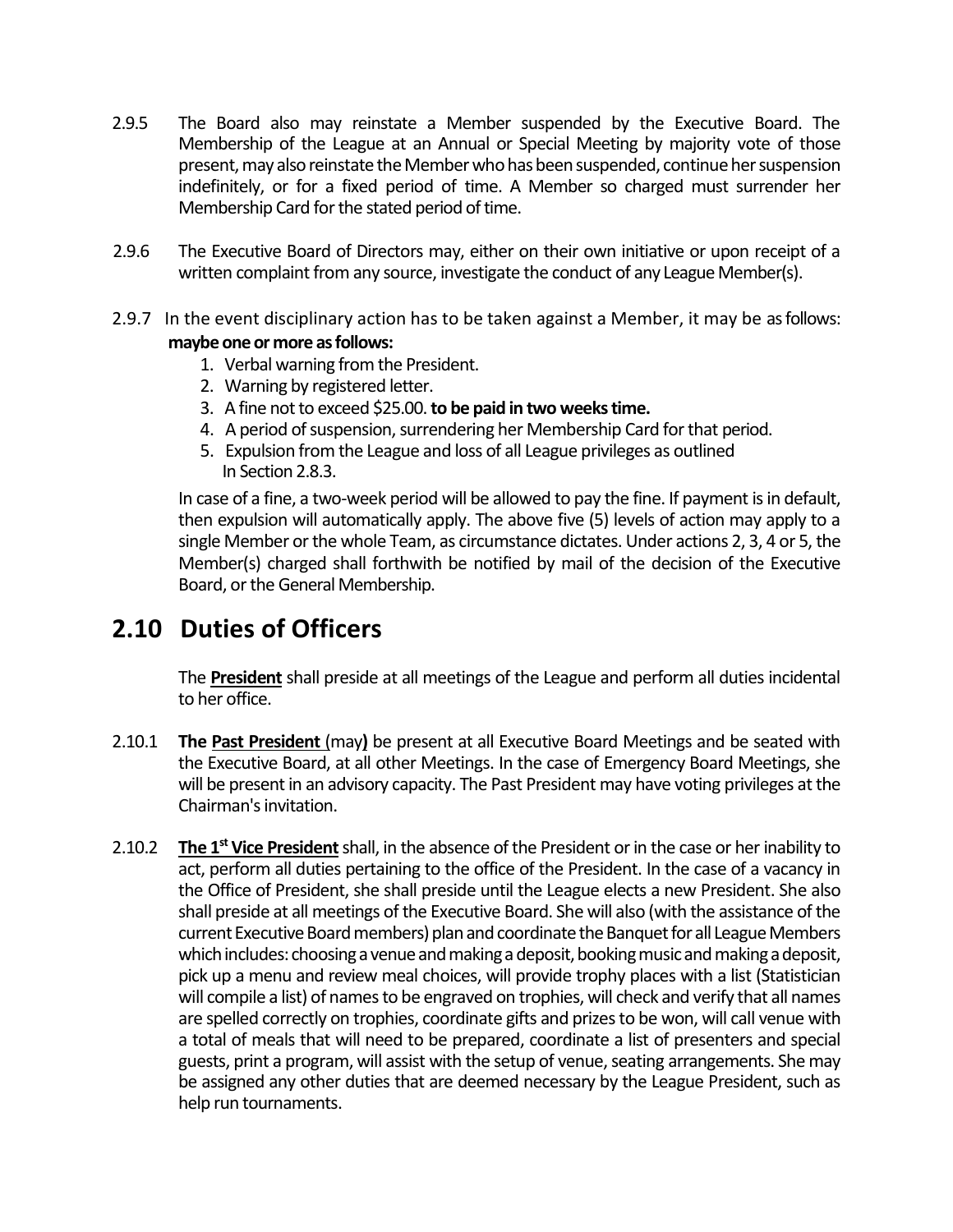2.10.3 **The 2ndVice President** shall be responsible for all ticket sales and/or raffles as required throughout the current year, and is to assist the  $1<sup>st</sup>$  vice in coordinating the year – end banquet. She would hold the position of Sergeant of Arms for all General Meetings or Special Meetings that are held within the season. She must send out thank-you letters to all the sponsors for the current year by June  $1<sup>st</sup>$  and send donation request letters out by the end of January. She may be assigned any other duties that are deemed necessary by the League President, such as help run tournaments.

### 2.10.4 **The Recording Secretary's** duties are as follows:

- 
- 1. **All written correspondence should be sent to the secretary.**<br>2. She shall have charge of the minute books, and She shall have charge of the minute books, and all other books incidental to her responsibilities. Keep a proper record of the proceedings at all meetings of the League and Executive Board in a book kept for that purpose and these books shall be with her at every meeting. She should have records of the current year copies of the league and any correspondence.
- 3. She shall see that notices of all Annual, Special and Executive Meetings and materials that are to be discussed are sent or posted according to the By-Laws of the League.
- 4. Registration Forms and Waiver Forms must be made available to all Captains (from the previous year) or to any other person who requests a form by the first week of June. At year end banquet and online.
- 5. After Registration night, she must prepare packages for each team and venue, the Team package will include: a registration card to each player that has paid in full and has signed a waiver form, a copy of an updated London Ladies Dart League Constitution & By-laws. A President's welcome letter to all captains reminding them of any changes to the rule book and any special announcements.
- 6. She must prepare letters in response to any complaints that were handed by the league executive throughout the entire season. She must keep on file all complaints received from league old versions of and **an updated version** Constitution & By-Laws, old registration forms and waivers, sponsor forms and any minutes recorded.
- 7. She is the one to receive all nominations for the Vicky Parry award by mail or email. **Deadline submission is Playoffs night.**
- 8. She may be assigned any other duties that are deemed necessary by the league President, such as help run tournaments.

### 2.10.5 **The Statistician's duties** are as follows:

- 1. She must prepare Schedules for all divisions participating in the League, a contact list for all captains and co-captains in their respective divisions. For the Venues: a schedule from each division that they host a team from, a captain and co-captain list for the teams playing out of their venue.
- 2. Throughout the entire season, she must record all games won or lost, bonus points, forfeits, high scores, high takeouts, high ins and I8O's for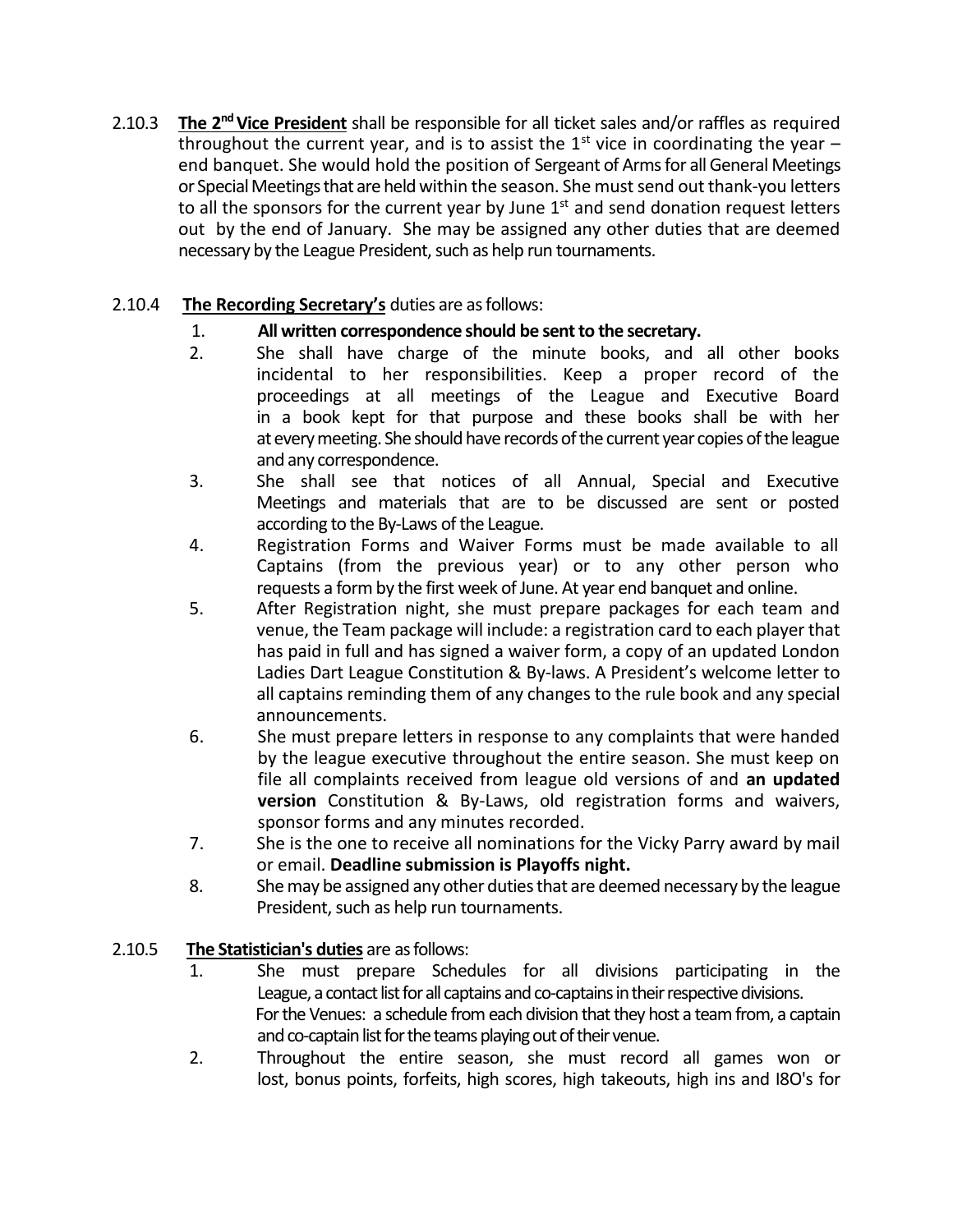each respective division using a computer program that is adequate enough to do so. **She must keep the website updated, and accurate.**

- 3. Standings for each division must be provided at each Tournament or Trophy Play night, and posted on the web page, the day prior to Tuesday night of play.
- 4. Final Standings must be prepared immediately following the last scheduled League night of play; in order to decide what teams will be in each division for the Playoffs and to leave adequate time available so that all team Captains can be notified as to which Venue they will be playing at.
- 5. The week following the Playoffs, all League, Tournaments, and Individual Awards must be available for the  $1<sup>st</sup>$  Vice President so that Trophies can be prepared for the Annual Banquet.
- 6. She may be assigned any other duties that are deemed necessary by the league President, such as help run tournaments.
- 2.10.6 **The Treasurer**shall be an appointed position with applications being accepted until May 1st of an election year. The Treasurer must be bond able. The Treasurer shall have care and custody of the League Funds, depositing same in the name of the League in such bank or banks as the Executive Board sees fit, sign all cheques and orders for payment of money, keep a petty cash account, have on hand funds not to exceed one hundred fifty dollars (\$150.00). Further, the Treasurer shall use it for the purpose of small expenditures. She shall keep an accurate record of all monies received and disbursed to the satisfaction of the Executive Board or Auditors, produce same for inspection any time, pay all accounts by cheques, when receiving monies give a receipt, keeping on file a duplicate of such receipt, prepare an Annual Report giving the receipts and disbursements of the year in detail. She shall present such a Report at the Annual Meeting. Previous year's records must be forwarded to the new Executive no later than the  $15<sup>th</sup>$  of June of the given year. Should the Treasurer at any time through absence from illness or any other cause whatsoever, be unable to discharge her duties as herein set forth, the Executive Board may appoint a Member of the league who has previously applied or new applications to act in her place, for the unexpired portion of her office, or until her return to office, whichever comes first. She may be assigned any other duties that are deemed necessary by the league President, such as help run tournaments.

# <span id="page-9-0"></span>**3.0 Registration of Team and Members**

All Teams at time of Registering with the League shall state their Team Name, Sponsor(s), Name(s) and the Name and Address of their requested Home Playing Location. Boundaries for the locations holding League Play will be within the City of London boundary limits. The Executive Board before any League Play must approve these locations for League Play.

3.1 The Registration Fee for League Members must be paid in full by each Player or Sponsor(s), at the time of Registration. A maximum of seven (7) Players may be signed to a Team with a minimum of four (4) Players.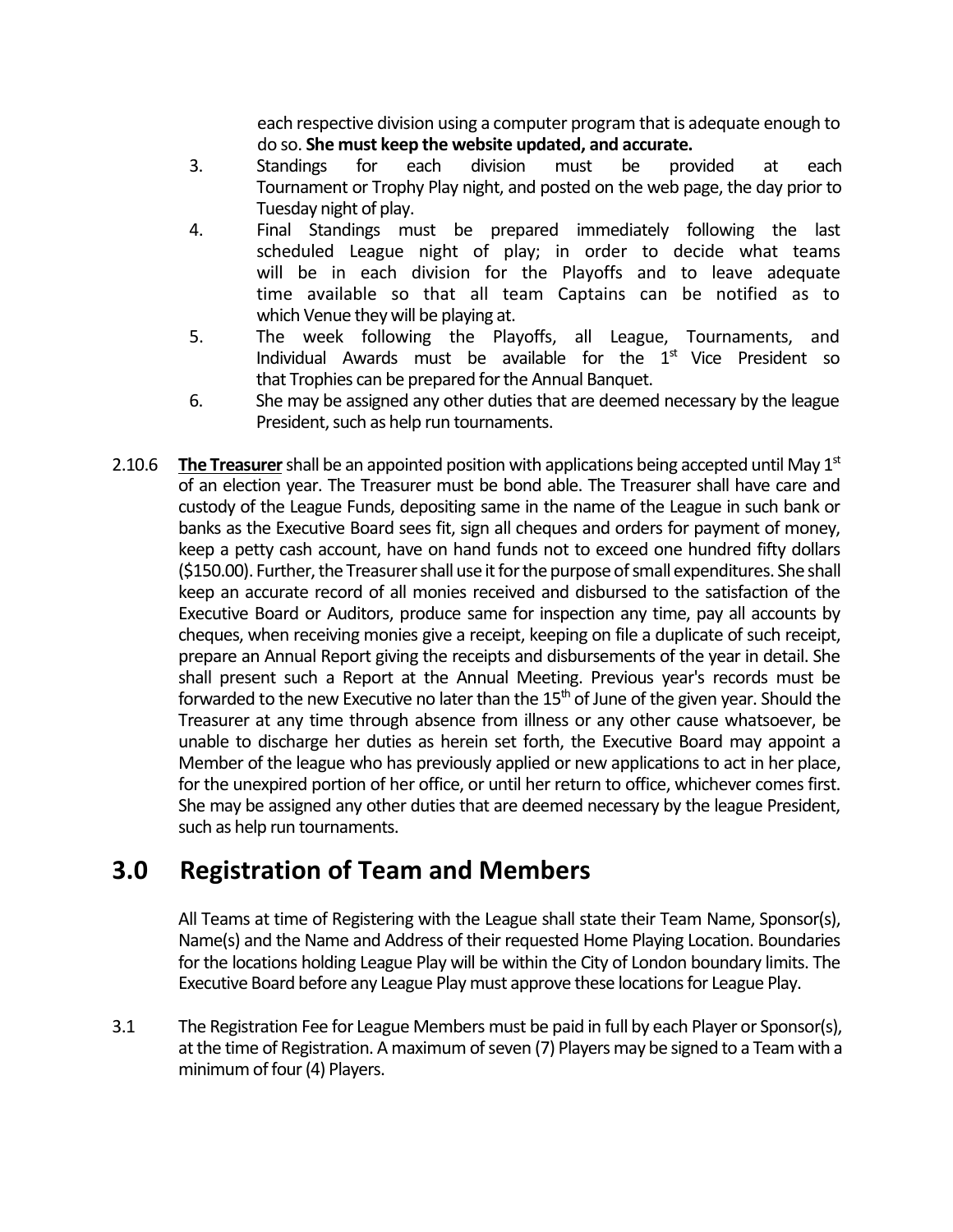- 3.2 One copy of the Constitution and By-Laws **(New teams only)** or an Amendment Sheet will be included in each package. Additional copies may be printed from the website.
- 3.3 The Registration deadline to add any additional players to a team will be the first Tuesday of play in January following start of season.
- 3.4 New applications for Membership will not be accepted after the January deadline of the current calendar year without the express permission of the Executive Board. Full Registration Fees will apply.
- 3.5 All Players prior to Registration must read and sign the League's Waiver Form, which is available on the website, at the year-end banquet, or requested from the secretary.
- 3.6 A Registration Card will be issued for each paid and eligible player on a team to the team Captains/Co-Captains prior to the first night of play. All members are required to carry their Registration Card with them to every scheduled event held by the League. Proof of membership may be requested, and each player is obligated to provide proof upon request.
- 3.7 Once Players are registered on a Team by the Registration deadline, a player cannot leave that Team to join another Team. The only exception will be if it applies to Rule 3.8.
- 3.8 Any Member who considers herself unjustly dropped from a Team has the right to appeal to the Executive Board.

### 3.9 **Additional Players**

If a team is carrying four (4), five (5) or six (6) players and chooses to register another player before the registration deadline of first Tuesday in January, that year's current full registration fee will be applied, even if a player has quit the League for whatever reason.

### **Replacement player**

If a team is carrying six (6) members and a player (previously registered) decides to quit the League prior to the first Tuesday in January, then that respective team may request to register a replacement player. (The original Registration Fee received will not be refunded).

All Additional or Replacement Players must read and sign the League's 'Waiver' form. When the aforementioned is completed then that player will receive a Registration Card and be eligible to participate in the League. No Fees will be applied where a death of a member has occurred. The Executive Board must approve all requests.

3.10 All players registered as a member in the league must be legal drinking age, as outlined by the liquor laws in the province Ontario December 31 of the current dart season to be eligible to play darts for that season. All players must be legal drinking age before their first night of play. A registration card will only be issued to the member when they become legal age. Proof of identification may be required.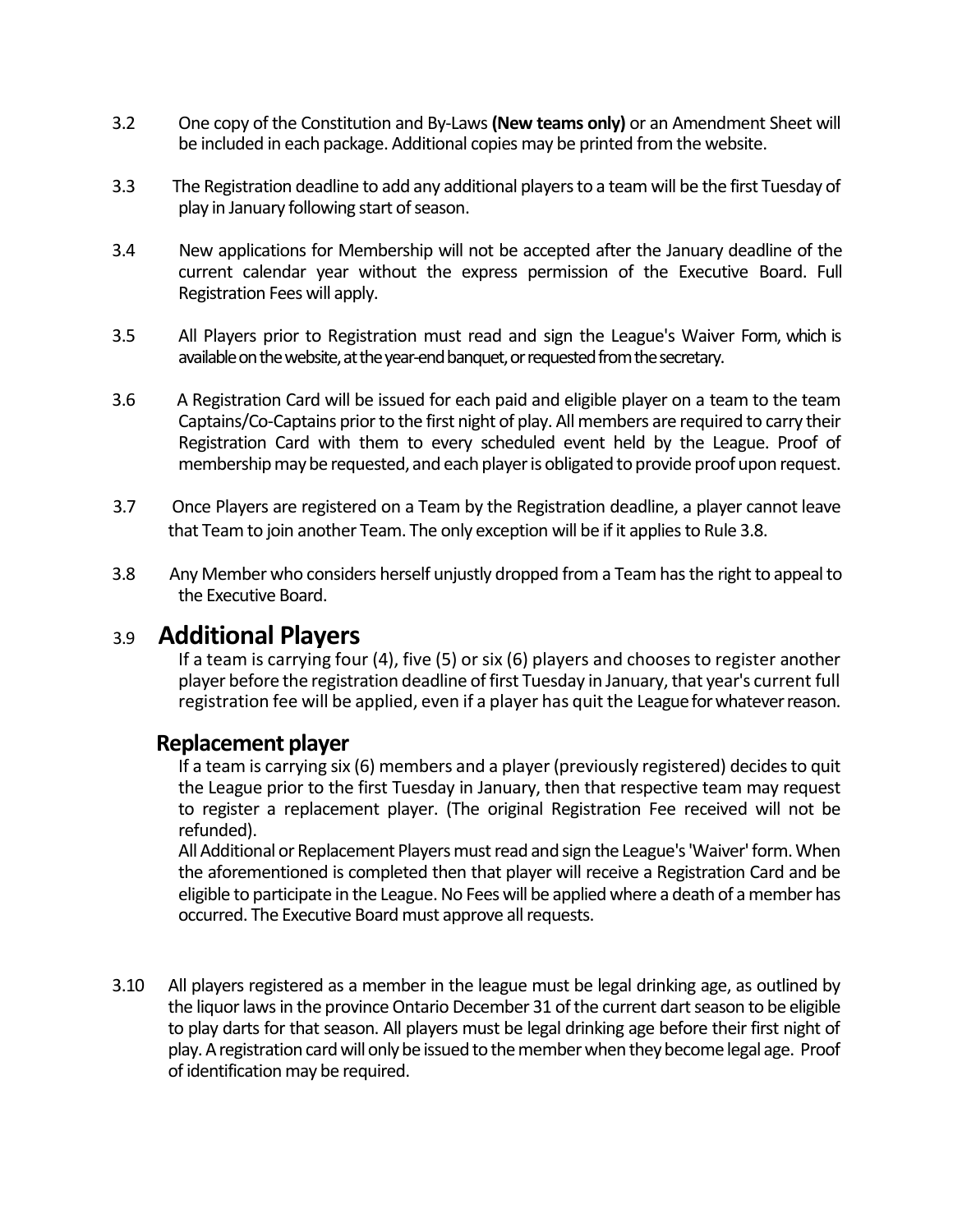# <span id="page-11-0"></span>**4.0 League Rules**

All Divisional League play shall commence by 8:00pm. If a Team with a minimum of three (3) Players does not show up at the proper time, play commencement will be played no later than 8:15pm. If a Team with a minimum of three (3) Players has not shown up by 8:15pm, the points for the night may be claimed at the discretion of the offended Team (see Section 5.22 for scoring). **If teams start before 8:00 pm then the grace period is null and void, and once play has started there is no stopping.**

- 4.1 You must be a Registered Member for the current dart season to participate in any League scheduled play events held by the London Ladies Dart League. The only exception being the **Holiday Shoot Tournament and Year End Open Annual (men allowed) Tournament.**
- 4.2 Each Team Captain or Delegate is responsible for submitting scores and results each week. Please keep your score sheets for any discrepancies.
	- 1. Simply go to the Ladies website, click on the tab "Score Cards".
	- 2. Next click on your appropriate division and commence filling out the card.
	- 3. Then submit.
	- 4. All games must be recorded on score sheets. Both Team Captains or Delegate, at the end of the night must sign the score sheet. Once the score sheets are signed, no changes whatsoever shall be made.
	- 5. Paper score sheets that are unsigned will be invalid and points will be forfeited.
	- 6. Both Team Captains or Delegate are then responsible to submit the score sheets online. All score sheets must be received by the League Statistician by 5:00pm the Friday directly following League play, NO EXCEPTIONS!!!! Failure to report the results as outlined will result in the Loss of all Points.

 In the case of a team forfeiting all games for that night of play, both teams must fill out a score sheet and sign verifying the forfeit.

- 4.3 **NO SPECTATORS** may give guidance to the Shooter. A Player may be told by the scorekeeper what she has scored and what she has left, but **NOT** the method of takeout. If assistance is required, the shooter **MUST** step back from the toe line, and ask a teammate. If the teammate is also acting as the score keeper, she may remove her self from the chalkboard, and provide assistance as long as both players are behind the toe line.
- 4.4 **Heckling and harassing Teams or Players members of LLDL is NOT allowed before, during or after games. Heckling and harassing by definition is any Act or Conduct, Physical or**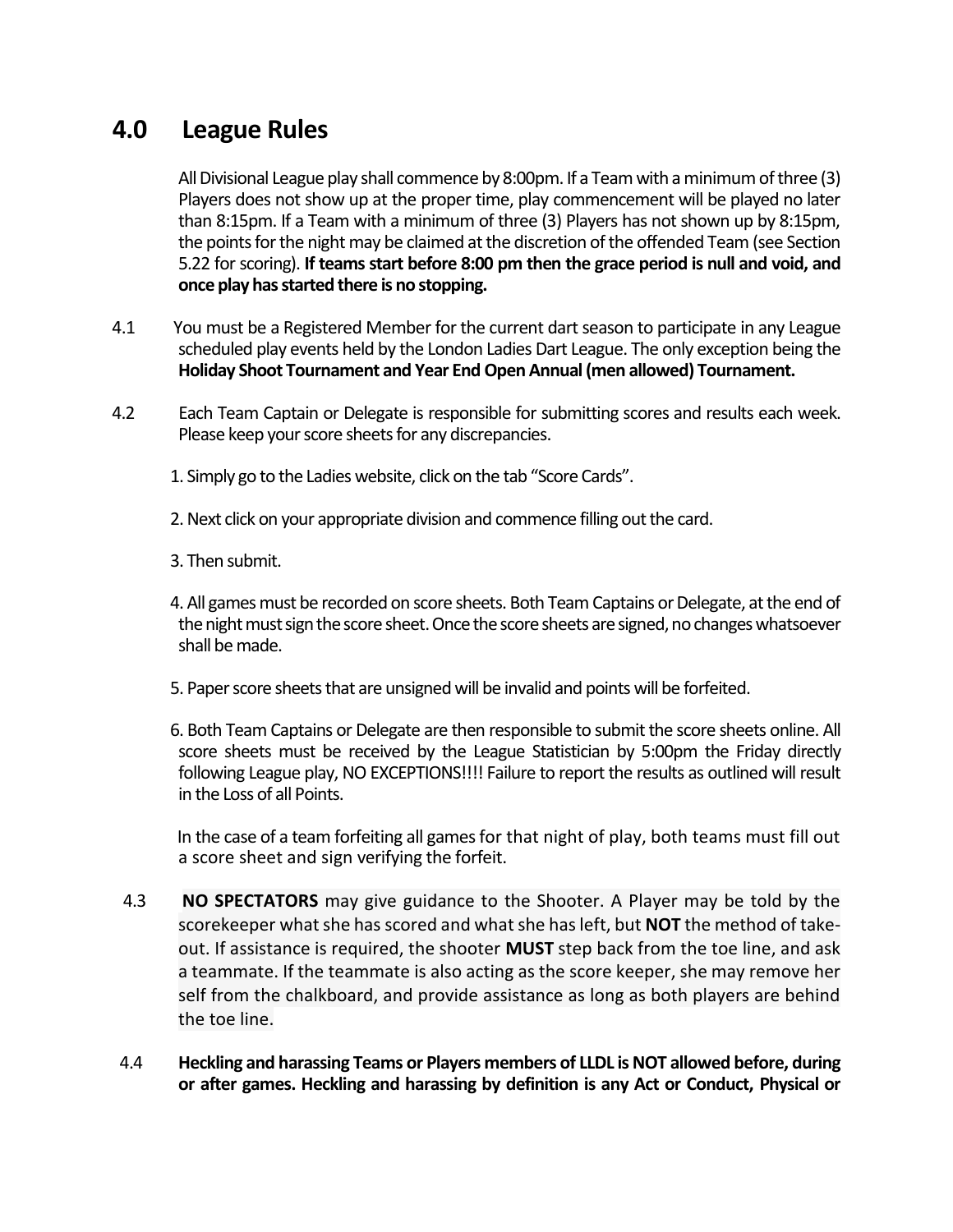#### **Verbal, which is or may be distracting to the Opposing Team. This will also include the throwing of unnecessary darts or darts thrown in anger**.

4.5 If the Captain doubts the validity of any opposing Player's Membership, she may request that Player's Membership Card. If the card is not produced or satisfactory identification of the Player cannot be made, the game shall be played under protest and a full report made to the Executive Board within seven (7) days, in writing, addressed to the Recording Secretary. Any Player, who is found to be a non-Member, will result in disciplinary action against the Team or Team Captain.

#### 4.6 **All or any protests shall be in writing addressed to the Recording Secretary and must be made within seven (7) days of the occurrence**. **See the Secretary Duties 2.10.4.**

- 4.7 If a Team drops out of the League, all points and games won or lost, associated with that Team, will be eliminated from all Teams in that Division for the season. Players from the Team that dropped out cannot play together as a Team the following year.
- 4.8 Any Team that fails to show for three (3) consecutive League Play nights without the express permission of the Executive Board, or has given notice to the League Recording Secretary of withdrawal from the League, shall be disqualified from further League participation by the Board and be given proper notice of such.
- 4.9 Members of the League who drop out during the season shall be eligible to play the following year provided their fees are paid in full and they are not in conflict with Section 4.7.
- 4.10 The cancellation or postponement of any League or Competitive Play Event shall be at the discretion of the Executive Board, providing, reasonable effort has been made to notify all Teams and/or Members involved by the Executive Board. **Under NO circumstances is League Play to be cancelled and/or re-scheduled by Team Members or their Captains, unless express permission of the Executive Board has been given. Failure to notify executive will result in both teams losing all points for night in question.**
- 4.11 An inspection of all existing and new venues must be done prior to the start of the season by the League Officers to ensure conditions will be playable for the entire season and meet League standards. League standards will consist of the following:
	- 1. All venues must have at least two (2) dartboards in excess of teams Registered. For example, if two (2) teams are registered to play out of that venue then there must be at least four (4) playable dartboards in the venue.
	- 2. All dartboards must be in good condition. Standards required are: no wires raised from the face of the board, no bumps on the board.
	- 3. All dartboards will be measured according to measurements as set out in Rule 5.1.
	- 4. Full responsibility will be left to all Teams to make sure that their choice of venue will be playable for the entire season.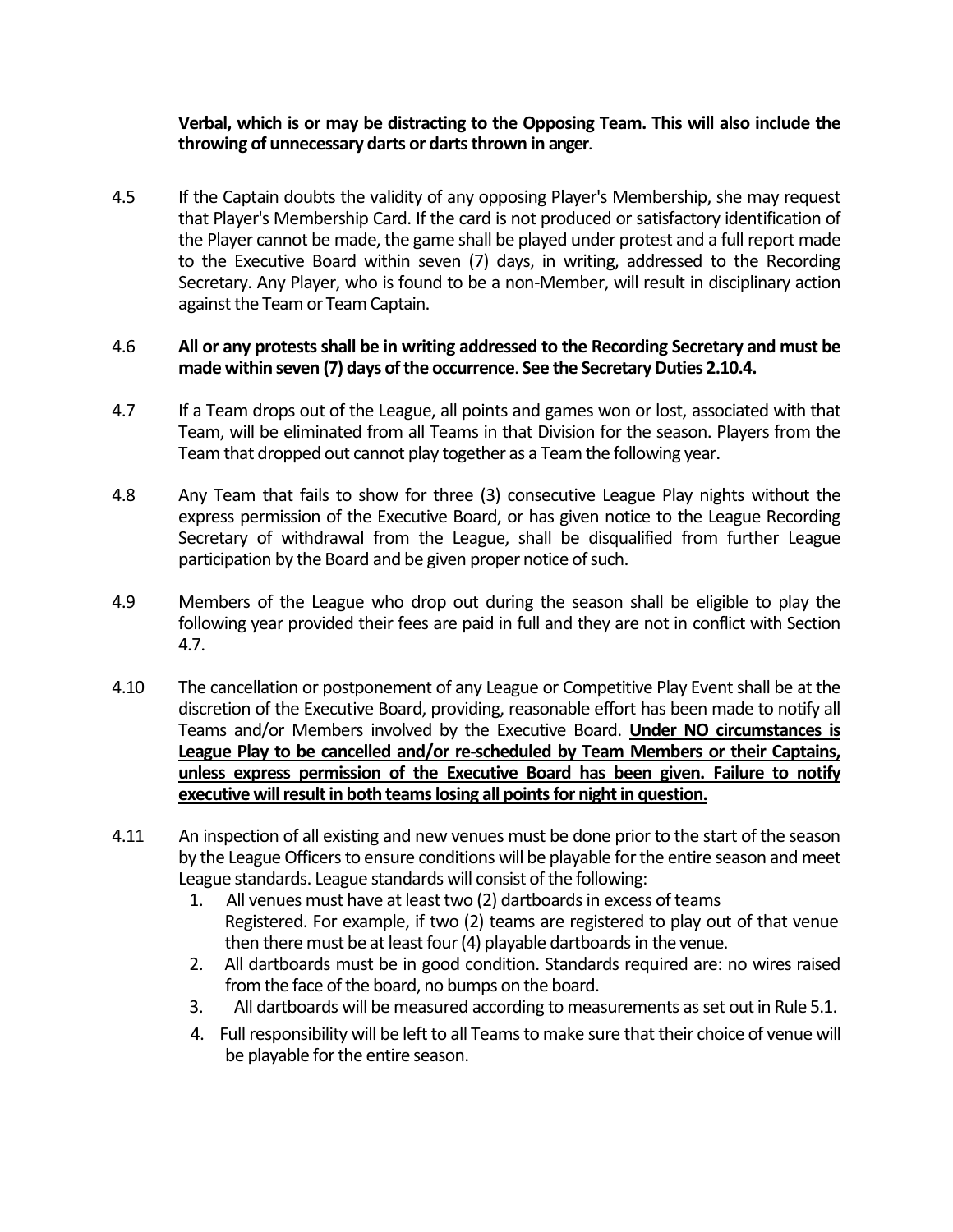If any venue is unable to meet the League's standard, then no team shall play there and will have to find an accommodating venue to play out of for the remainder of the season, upon the approval of the executive. Any dartboards not found in good condition will have to be replaced at the expense of the venue. Any dartboards that do not meet the measurements as set out in Rule 5.1 will have to be adjusted accordingly by the venue to meet the requirements.

- 4.12 All home teams must select, from their respective venue, their choice of dartboard(s) to which they will use the same ones for the entire season. However, in the event a dartboard is in poor condition, the opposing Captain may choose to play from another dartboard. If another dartboard is not available, the matter needs to be reported immediately to an official from the venue and to the League Officers. This information needs to be given to the Secretary to have on file.
- 4.13 Every venue that hosts more than one (1) Registered Team from the League must record what dartboards will be used from each Team and provide a list to the Executive Board. For Premier and First Division Teams it should also be recorded what two (2) boards that Team will be using.
- 4.14 Each Team shall be issued a Schedule before the season opens. The Schedule shall include all Weekly games, Tournaments, Playoffs, Annual Meeting, Banquet, Playing Locations, Names, and Phone Numbers of the Executive.
- 4.15 Registration for Tournaments close at **6:45pm**, with play commencing immediately after the draw of all Players. **Registration Fee is \$5.00 per person.**
- 4.16 For the Holiday Shoot Tournament/ Food Drive (which is held in the month of December) any League Member is allowed to bring a friend with them who is not a Registered Member of the League as long as they are **female**. You may play with your friend that you bring, and all other Registered Players will be placed in the Blind Draw. **Fee is \$5.00 per player. In lieu of prizes 1st place will have the following years dues paid, 2nd will have 50% of dues paid and joint 3rd & 4th will have 25% of dues paid.**
- 4.17 The last Tuesday of August we will host a Women's Cancer Tournament, to remember the members that we have lost. Format will be a Blind Draw four (4) person Teams, (registered numbers permitting). The winning team will have their names engraved on a Memorial Plaque. **Registration Fee will be \$5.00** per person, and you must be a Registered Member of the London Ladies Dart League. In lieu of trophies, the **money from draws and personal donations will be donated to the Cancer Society.**
- 4.18 A, B, C, Playoffs will be a true Round Robin. Format to be one (1) game of seven hundred one (701) or one (1) game of five hundred one (501) for  $4<sup>th</sup>$  and  $5<sup>th</sup>$  division. Sections not to exceed ten (10) teams. Play commencing at 7:00pm with the Team having the most wins being the winner. If a tie occurs, there will be a one (1) game Playoff of seven hundred one (701) to determine the winner. Note: Once a Team is registered to play in the Playoffs, they cannot leave until the final game is completed or the Convener of the event dismisses them**.**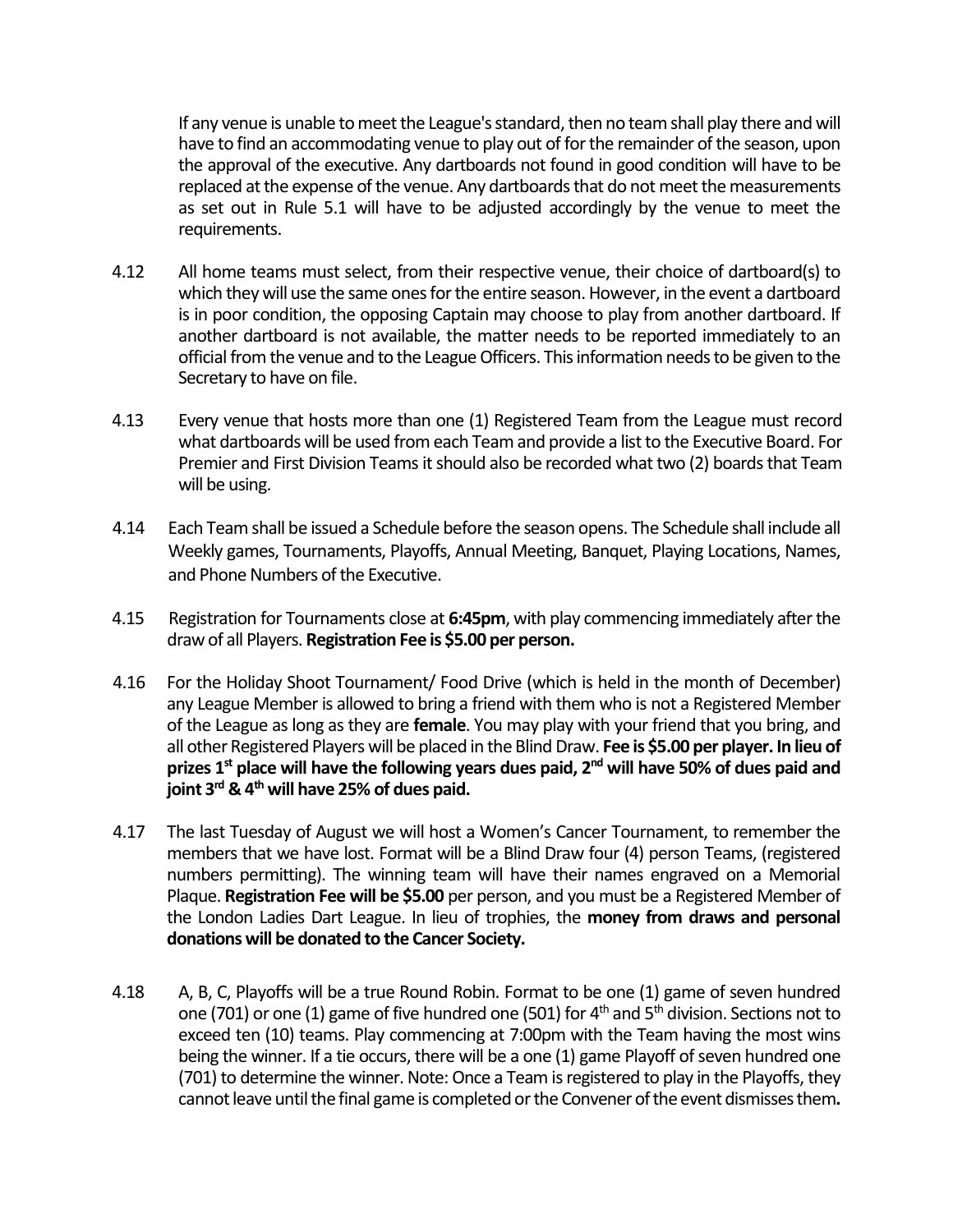#### **Registration Fee is \$5.00 per person. Any Teams leaving the event without the Conveners Consent will be required to donate \$25.00 to go towards the end of year banquet.**

4.19 The Executive can change any of the scheduled Playing Locations of any of the Events, League Play, Tournaments, Singles, Doubles or Playoffs established at the start of the season, as outlined in the Schedule issued, should a problem arise with the Scheduled venue. Should a Member of the League be disqualified, suspended or banned from any of these Playing Locations, they are not allowed to participate or attend any of these events.

#### 4.19.1 **Should a Member of the League be disqualified, suspended or banned from any of these playing Locations, they are not allowed to participate or attend any scheduled events.**

- 4.20 All proceeds raised from the Youth Darts Fund raiser will be split at the yearly AGM, by submitting a letter of request to the recorded secretary, Tuesday prior to the tournament. The proceeds from the tournament include draws, personal and team donations, (not registration).
- 4.21 One (1) Bonus Point will be awarded to Teams when three (3) or more of their Team Members present at President's trophy, Singles, Doubles and Youth Dart Fundraiser.
- 4.22 No games shall be scheduled when the Tuesday or playing day coincides with November  $11<sup>th</sup>$ (Remembrance Day)

### <span id="page-14-0"></span>**5.0 Game Rules of Play**

All Games/Matches shall be played on a standard dart board made of bristle numbering from one (1) through twenty (20) with a centered twenty - five (25) and fifty (50) circle and have a Double and Triple Ring area.

- 5.1 The board shall be affixed to an even surface, perpendicular from the floor, measuring five (5) feet, eight (8) inches to the center of the Bulls-Eye. The throwing distance shall be a minimum of seven (7) feet, nine (9) and one-quarter  $(1/4)$  inches in a plumb line from the face of the board. A second way to determine the throwing distance is to measure nine (9) feet, seven (7) and three-eight (3/8) inches from the center of the Bulls-Eye to the Oche/Toe Line on an angle.
- 5.2 The Oche/Toe Line shall be distinct (a chalk line is not sufficient). There is no limit to its length, but it shall be a minimum of fifteen (15) inches in length. A Player may move as far along the line as she can, providing she does not interfere with a Player on another board. No part of the throwers' feet shall extend beyond the edge of the Oche/Toe Line nearest the board until the Dart is released.
- 5.3 The center Bulls- Eye is considered a double twenty-five (25).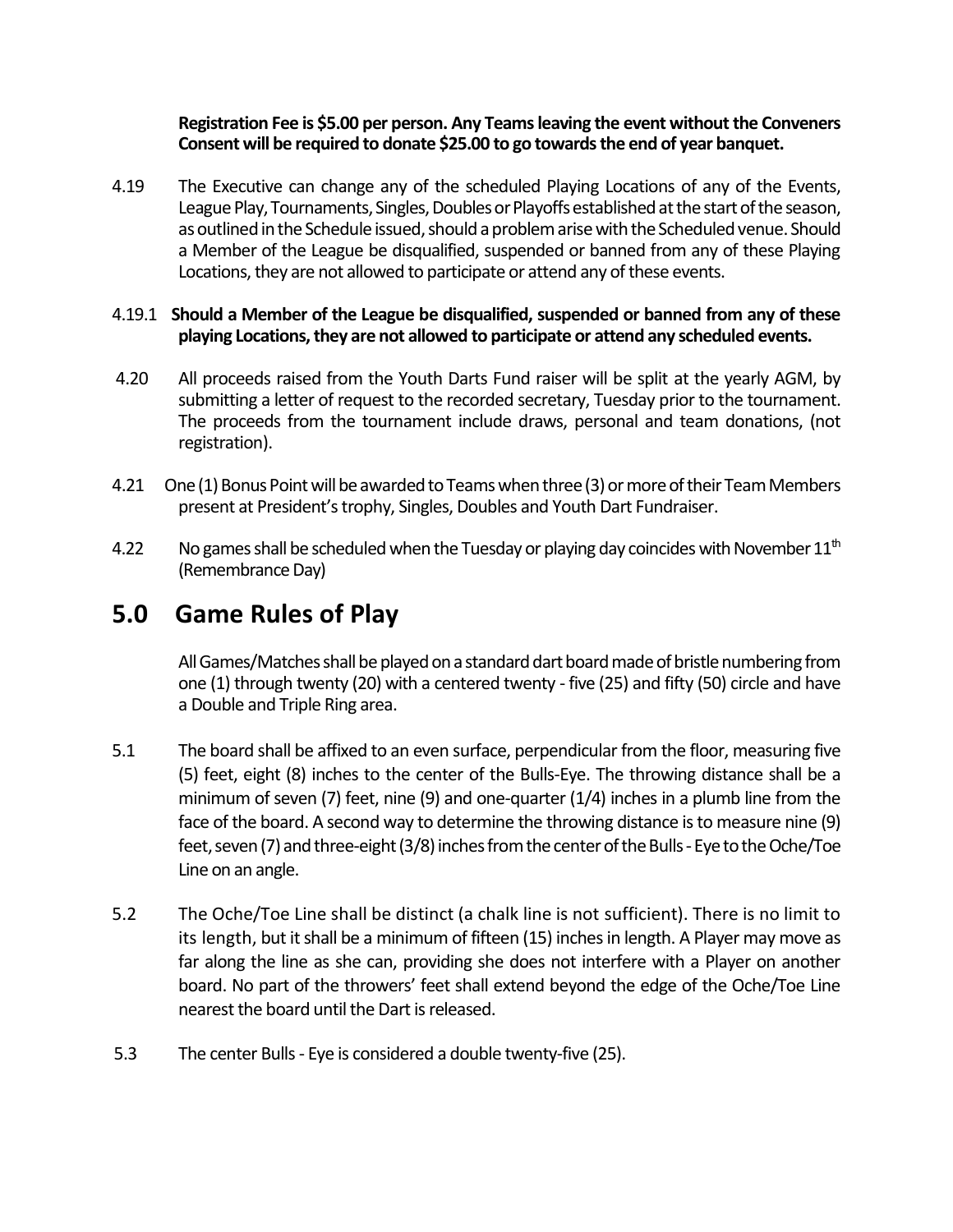- 5.4 The game is considered completed immediately after the necessary takeout double has been successfully shot.
- 5.5 Intervals between games/matches generally shall not exceed five (5) minutes without the mutual consent of both Team Captains.
- 5.5.1 **Upon mutual consent from the Team Captains, one (1) ten-minute break will be allowed during Regular League night of play. During Tournament nights, please be aware and use common courtesy to schedule personal smoke breaks. (ie: during a bye, or waiting for teams to finish.)**
- 5.6 Once a Player has attempted to throw a dart it will count as thrown, whether it reaches the Dartboard or fails to stay stuck in the board. This does not include a Player who accidentally drops her Dart(s) as she addresses the board.
- 5.7 Where the point of a Dart slides under a dividing wire or staple, the point of entry will be the scored area, not where the point comes to rest. The point of the Dart or part of the point must be touching the board before it can be counted.
- 5.8 Players may use their own Darts. Each Dart shall not exceed fifty (50) grams in weight or nine (9) inches in length.
- 5.9 The method of scoring shall be by subtraction. Each Player's score shall be prominently shown on a scoreboard and deducted to show the score remaining.
- 5.10 When the remaining score is one hundred seventy (170) or less, the Scorekeeper will commence to draw a line through the last score recorded and the previous score remaining.
- 5.11 Anyone may mark the score, providing both Captains agree. The Marker's duties are to record the score and deduct it from the total. The Marker shall call out the score shot only if requested to do so by the Shooter. The Marker is NOT obliged to reveal the remaining score until three (3) darts have been thrown, except when a player busts her score on her first or second dart. Markers are a courtesy ONLY and the Player is ultimately responsible for her own score.
- 5.12 Touching or removing the Darts from the board by the Marker is forbidden.
- 5.13 The Marker MUST remain still, quiet and face away from the Shooter so as not to interfere with her play. No other person is allowed in the Marker's area while a Player is at the Oche/Toe Line.
- 5.14 In the event an error on the Score board is not challenged before the next Two (2) complete throws or the sixth  $(6<sup>th</sup>)$  Dart has been thrown; the score as shown shall stand.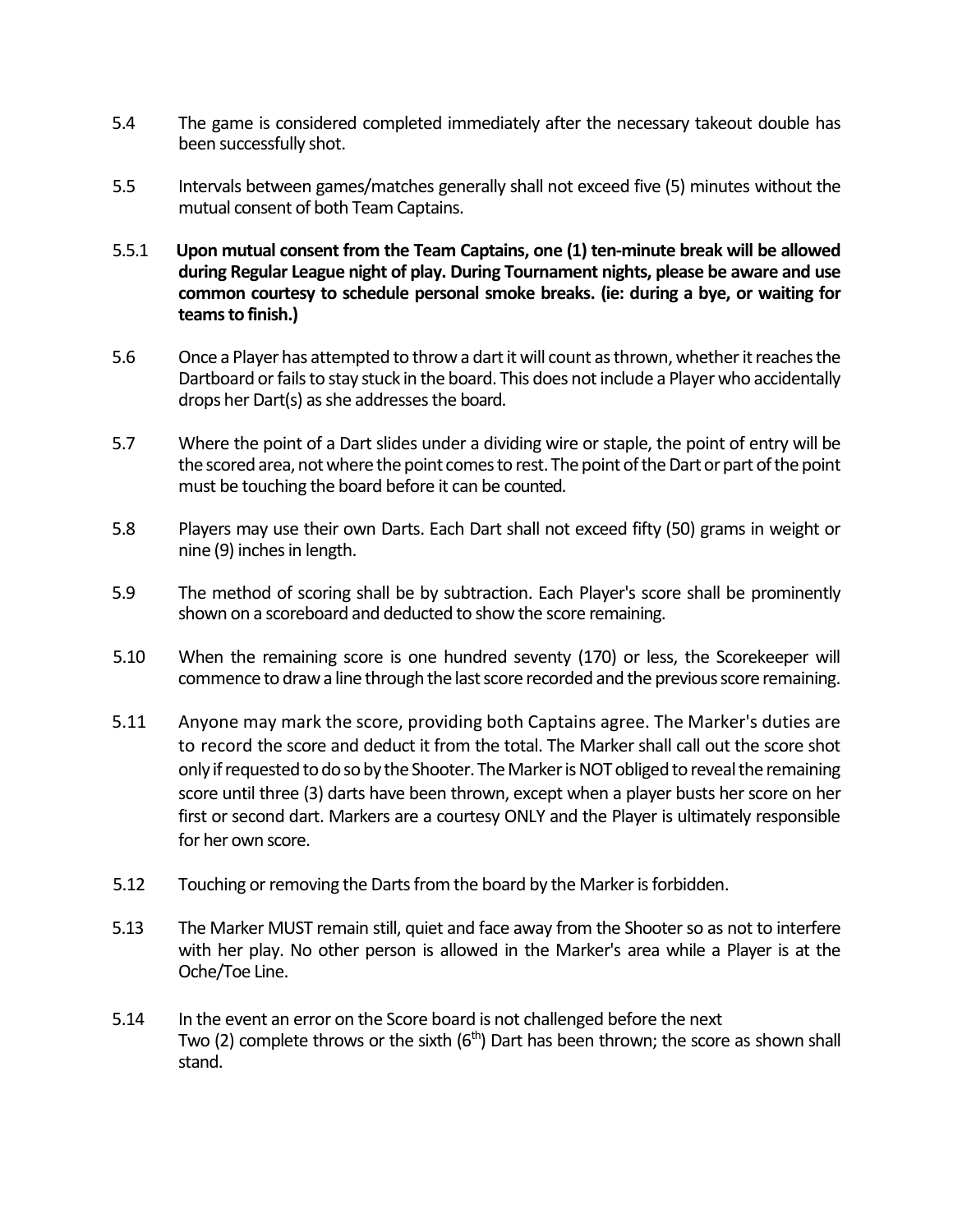- 5.15 If an error is challenged, it is the challenging Team Captain's, or her Delegates, responsibility to halt the game and resolve the score before the next two (2) complete throws or the sixth  $(6<sup>th</sup>)$  Dart has been thrown.
- 5.16 When a player has completed her throw and her score is not easily distinguishable, she shall allow enough time before removing her Darts from the board for the opposing Captain or her Delegate to query the count.
- 5.17 When a Player has a takeout left and finishes the game on a Double, then that shall count as a takeout not a high score.
- 5.18 **5 th Division Only: Rules on Double One:** When playing the game and both teams reach Double one, the last person to put both teams to double one, the teams continue playing in order for three (3) complete rounds. If double one is not hit in those three rounds, then each player is allowed to use all (3) darts until double one is hit. Example: 1st dart hits triple twenty, continue throwing until you have thrown (3) complete darts for your throw (turn).
- 5.18a **The mode of play for 4th and 5th Divisions are as follows:** 6 team games of 701 Si/Do. Scoring is 1 point per game reported as a win and to be awarded to the person who took out the game. Any Forfeits will be awarded to the team ONLY.

### **After 3 games a 10-minute break will be in effect.**

#### 5.18b **The mode of play for 3rd Divisions are as follows:** All games are one (1) game only.

Two (2) games of 401 SI/Do Singles

 Two (2) games of 501 SI/Do Doubles **when 1 player plays a doubles match: a score of zero will be in effect** 

One (1) game of 701 SI/DO Teams. **When 3 players play a teams match, a score of zero will be in effect for the missing 4th player.**

### **A 10-minute break will be in effect here.**

Two (2) games of 401 SI/DO Singles

Two (4) games of 501 SI/Do Doubles**, when 1 player plays a doubles match: a score of zero will be in effect for the missing player**

**One (1) game of 701 SI/DO Teams. When 3 players play a teams match, a score of zero will be in effect for the missing 4th player.**

### **Scoring is 1 point per game won.**

**5.18c The mode of play for 2nd Division are as follows:** Four (4) games of 401 SI/DO Singles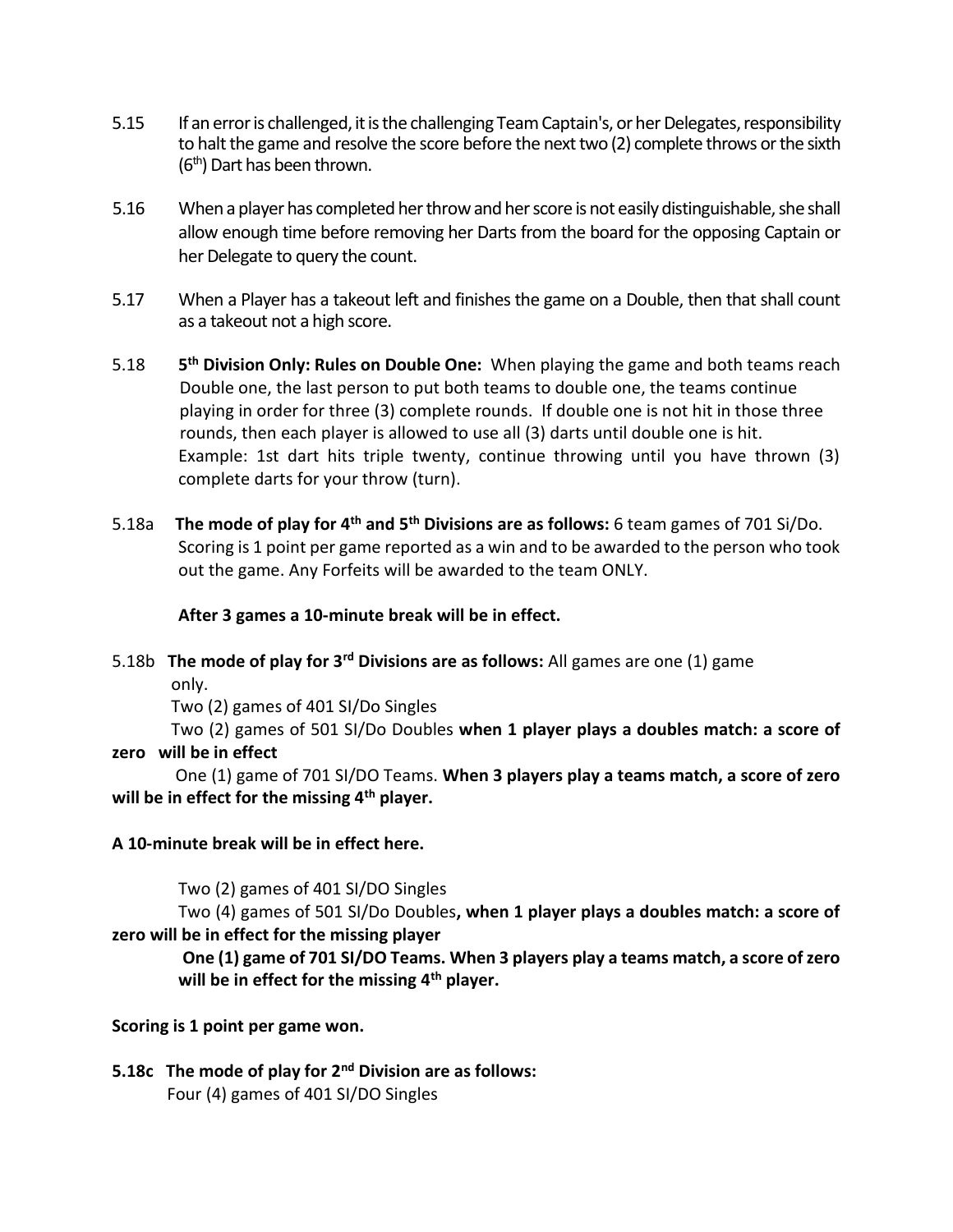#### **Four (4) games of 301 DI/DO Singles**

#### **A ten-minute break will be in effect here.**

 Six (6) games of 501 SI/DO Doubles **when 1 player plays a doubles match: a score of zero will be in effect.**

**Four (4) games of 301 Singles (DI/DO) Scoring is 1 point per game won.**

### **5.18d The mode of play for First Divisions are as follows: All singles are best two (2) out of three (3). All doubles are 1 game only.**

 Four (4) games of 301 DI/DO Singles - **Best two (2) out of three (3)** Four (4) games of 501 SI/DO Doubles **when 1 player plays a doubles match: a score of zero will be in effect**

#### **A 10-minute break will be in effect here.**

 Four (4) games of 401 SI/DO Singles **– Best two (2) out of three (3)** Four (4) games of 501 SI/DO Doubles **when 1 player plays a doubles match: a score of zero will be in effect**

 **Singles are to be played two at one time, on two boards. Doubles are to be played two at one time, on two boards. Team games will be played on one board.**

**Scoring is 1 point per game won.**

### **5.18e The mode of play for Premier is as follows: All Singles and Doubles are best two (2) out of three (3).**

Four (4) games of 401 SI/DO Singles best two (2) out of three (3).

 Four (4) games of 501 SI/DO Doubles best two (2) out of three (3), **when one (1) player plays a doubles match: a score of zero will be in effect.**

Four (4) games of 301 DI/DO Singles best two (2) out of three (3).

#### **A 10-minute break will be in effect here.**

 Two (2) games of 501 SI/DO Doubles best two (2) out of three (3), **when one (1) player plays a doubles match: a score of zero will be in effect.**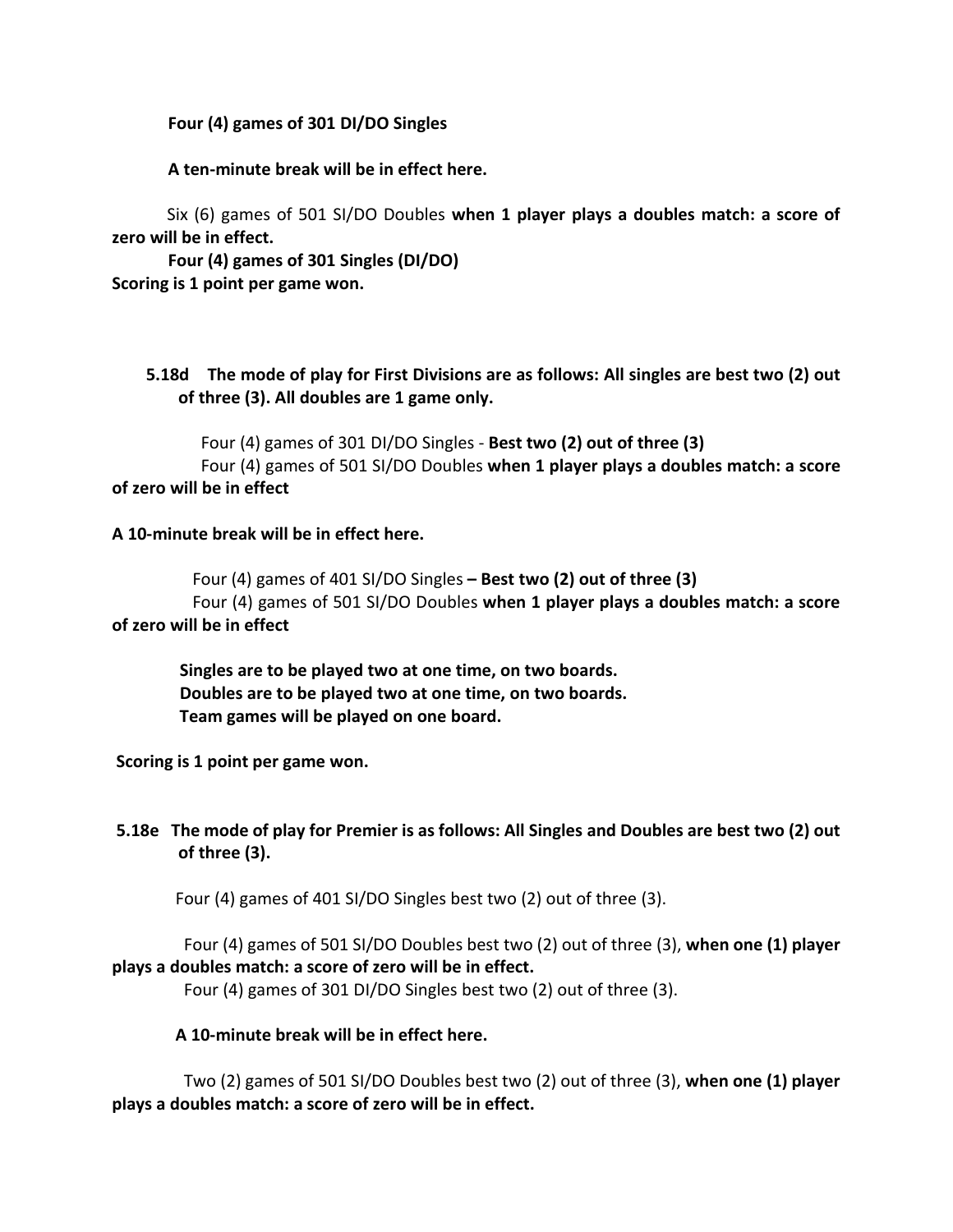Four (4) games of 401 SI/DO Singles best two (2) out of three (3).

#### **Scoring is 1 point per game won.**

- 5.19 **Applies to all Divisions**: for those players with disabilities that require the use of a wheelchair, walker or canes the following rules will apply.
	- (a) A wheelchair will be allowed to bring the large (rear) wheels) to oche line, providing the torso (upper body) is behind the line.
	- (b) Walkers/canes can be in front of oche line but the feet must be behind the oche line. These devices may be used for balance.
- 5.20 In League Play, the order as to who shoots first will be decided by the toss of a coin. All games will start with the first Player in the lineup. It is the Captain's or Delegates responsibility to ensure her lineup order is marked on the scoreboard before play commences. No changes can be made to the lineup after the game has started. **Sheet submitted to opposing team prior to start of play, states players names only, not order of play. i.e: Mary/Sally can be changed in to Sally/Mary**
- 5.21 Any play-offs that may be necessary to decide final League standings shall be played within seven (7) days after completion of the regular season. Format of play for all divisions will be teams best three (3) out of five (5).
- 5.22 A Team with only **no less than** three (3) Playersmay compete and play at all regular season playing nights, as well as Team Tournaments events and will score as follows: A score of zero (0) is to be entered on the score board each time the  $4<sup>th</sup>$  Player's turn occurs. If the  $4<sup>th</sup>$  Player arrives after the game has been started, she may participate providing her first shot has not passed. If her turn has passed, she must wait until the next game.
- 5.23 In Tournament Singles play, the format will be played Round Robin. The format of games played will be left at the discretion of the Executive Board. The Singles Tournament will be split into the following divisions: Premier and First  $(1<sup>st</sup>)$  Divisions will compete in our 'A' Singles event; Second  $(2^{nd})$  and Third  $(3^{rd})$  Divisions will compete in our 'B' Singles event; and Forth  $(4<sup>th</sup>)$  and Fifth  $(5<sup>th</sup>)$  Divisions will compete in our 'C' Singles event, with first place and second place winners from each event being recognized at the Annual Banquet.
- 5.24 In Tournament Doubles play, the format will be played Round Robin. The format of games played will be left at the discretion of the Executive Board. The Doubles Tournament will be split into the following divisions: Premier and First  $(1<sup>st</sup>)$  Divisions will compete in our 'A' Doubles event; Second (2<sup>nd</sup>) and Third (3<sup>rd</sup>) Divisions will compete in our 'B' Doubles event; and Fourth  $(4<sup>th</sup>)$  and Fifth  $(5<sup>th</sup>)$  Divisions will compete in our 'C' Doubles event with first place and second place winners from each event being recognized at the Annual Banquet. You may register to play with any Member Registered in the League; however, you will compete in the event with the higher division ranked Player. Example: if one Member Registered in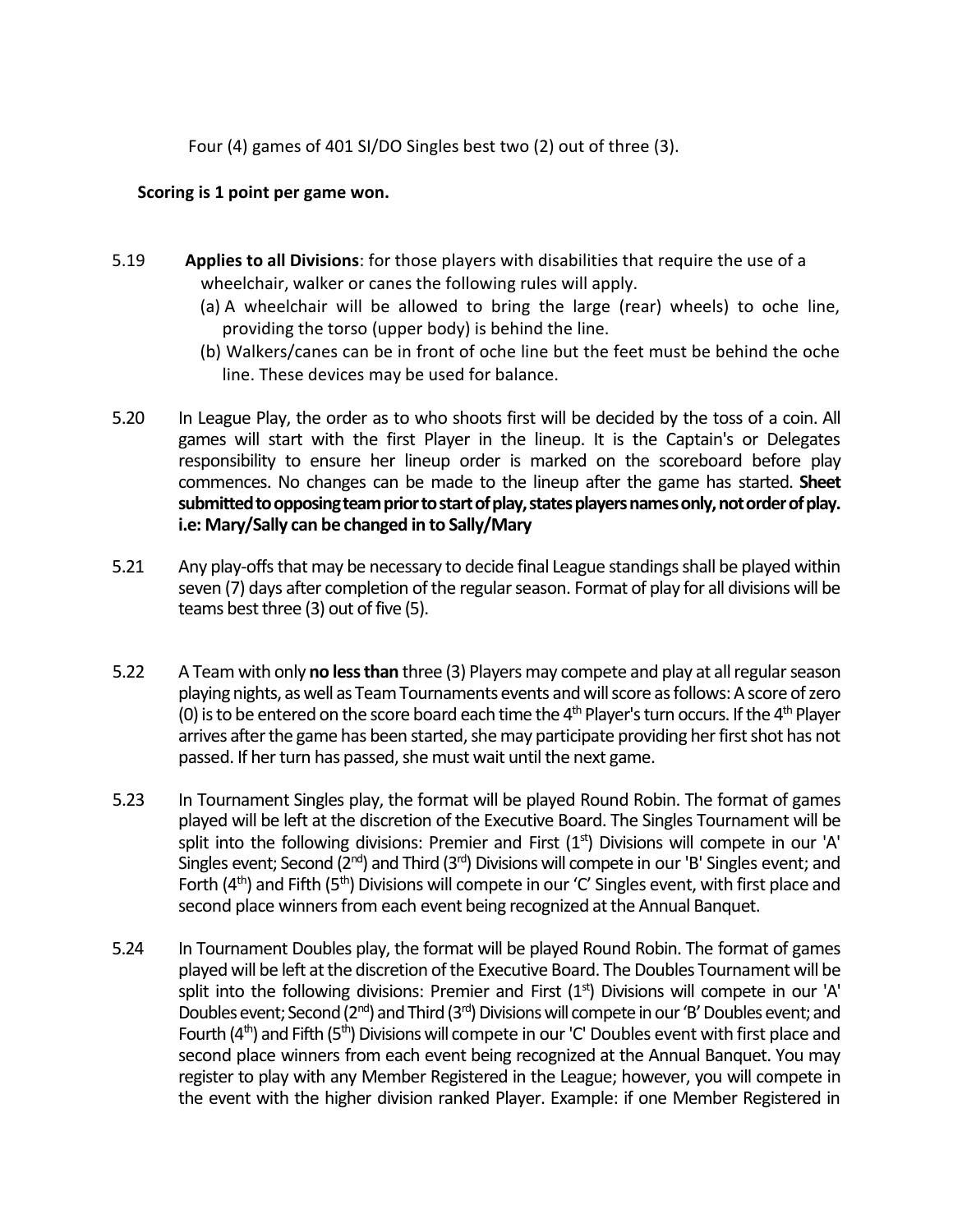Premier Division is playing with a Member Registered in Fifth (5<sup>th</sup>) Division, you compete in the 'A' Event.

### 5.25 **All tournaments will be played as round robin format going into knock out. Knock out will be best 2 of 3 (501)**

5.26 All Finals for Tournament play will be played with the **exception of ABC will be played best three (3) out of five (5).**

5.27 Perfect Score of one hundred eighty (180) and a Perfect Takeout of one hundred and seventy

(170) will be recognized in Tournament, Singles, Doubles, Playoffs, and League Divisional play.

5.28 During League play, Tournaments, Singles, Doubles play, a High Score and High Takeout will be recognized in you respective League Divisions.

### <span id="page-19-0"></span>**6.0 Banquet**

Every year at the conclusion of the dart season, the Executive Board must provide for all Members and guests (at an accommodating venue to host) a meal, trophies, awards, and music.

- 6.1 The Registration Fee includes one (1) ticket for the Annual Banquet for each Registered Member. A \$20.00 deposit fee will apply and will be refunded at the year-end banquet. No attendance at banquet NO refund. **DEADLINE** to pay for you and your spouse is **the Youth Darts Fundraiser**. One additional ticket for spouses or escorts will be made available at a cost of plate price and NOT refunded. Additional tickets for other escorts are available at the cost of the current plate price. Tickets will be available for purchase from the League Treasurer **ONLY**. You may purchase tickets on Tournament/Trophy play night and pick them up at the Annual General Meeting. Teams will receive their Banquet Tickets at the end of the Annual General Meeting **ONLY.** Administration Fee(s) received for a player who has left the League does not warrant additional banquet tickets for those respective teams.
- 6.2 All Team and/or Venue Sponsors will receive no more than one (1) free ticket to the Banquet, regardless of how many teams are sponsored by one venue. If an additional ticket is required, so they can bring a guest, then a \$20.00 fee will be charged. **New this year**: **Selfsponsored teams are entitled to one (1) free banquet ticket, regardless how many self sponsors on the team.**
- 6.3 Treasurer will be accepting spouse, escorts, sponsor money and /or names, for Banquet at every tournament night.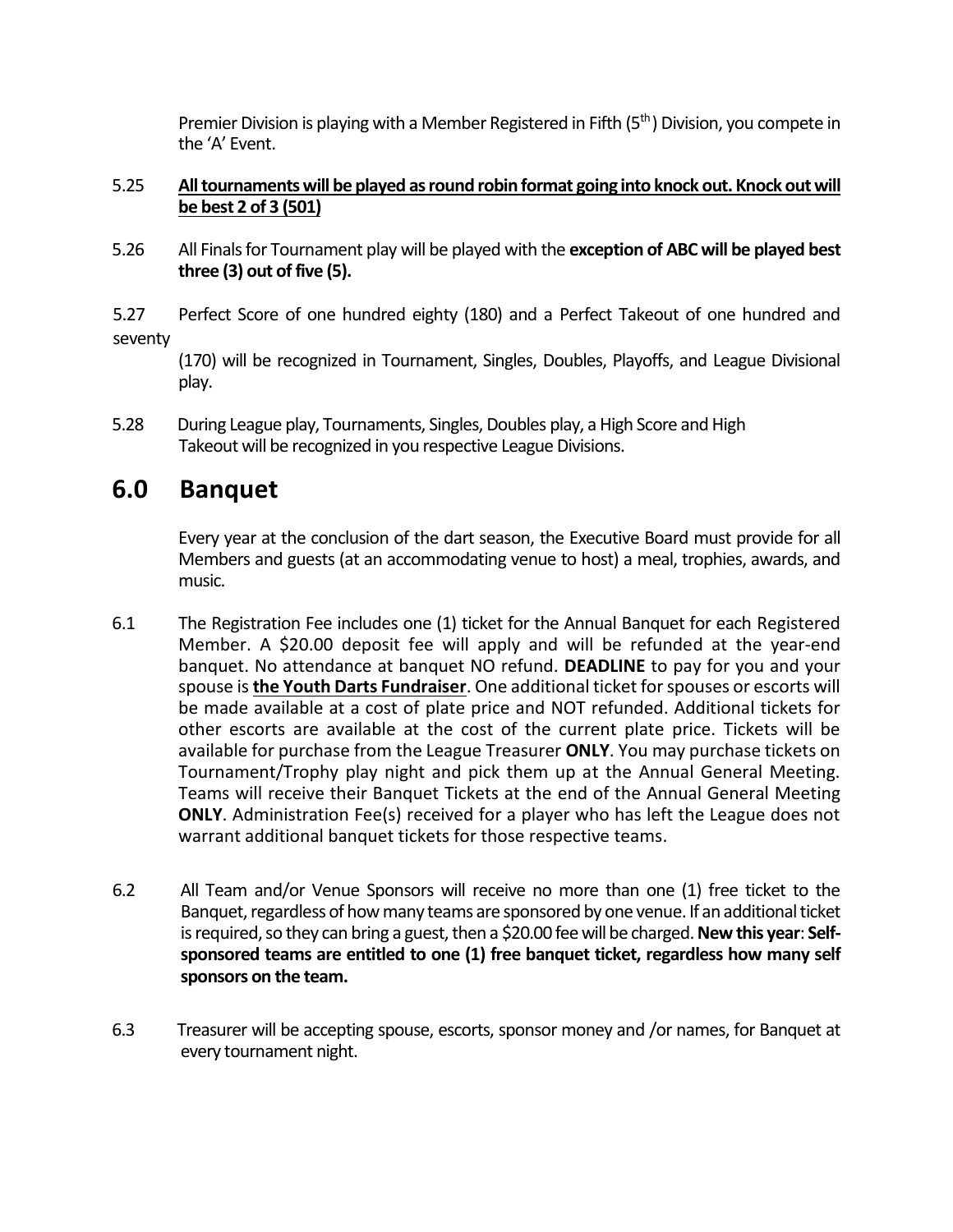### **Trophies and Awards to be presented at the Banquet are:**

### **Tournament Awards:**

**Women's Cancer Tournament Night - First (1st) Place Team. President's Trophy** - First (1<sup>st</sup>) and Second (2<sup>nd</sup>) Place Teams. **Singles Tournament** - First  $(1<sup>st</sup>)$  and Second  $(2<sup>nd</sup>)$  Place winners from the 'A' and 'B' and 'C' Events.

**Holiday Shoot** - No trophies awarded; percentage of following years dues will be paid.

**Doubles Tournament** - First  $(1<sup>st</sup>)$  and Second  $(2<sup>nd</sup>)$  Place winners from the 'A' and 'B' and 'C' Events.

**Youth Darts Fund raiser** - A trophy is awarded to the First (1<sup>st</sup>) Place Team Winner only.

### **Play off Awards:**

The winning Team from each Division **(first place only)** 'A', 'B', 'C' will receive a Trophy.

#### **League Awards:**

**All Divisions** - First  $(1<sup>st</sup>)$  and Second  $(2<sup>nd</sup>)$  Place Teams will receive Trophies. A Trophy will be given to the Player(s) with the High Score, High Takeout, and in their respective Division, also any one hundred eighty (180) scores or one hundred seventy (170) takeouts will be recognized.

For Divisions Premier ,1<sup>st</sup> and 2<sup>nd</sup>, an additional Trophy will be awarded to the Player with the High In Score for their respective Division.

**For Divisions Fourth (4th) and Fifth (5th)** an additional Trophy will be awarded to the Player with the most number of takeouts in their respective Division.

An Honorable mention will be made to acknowledge all Third  $(3<sup>rd</sup>)$  Place finishing Teams in Tournament, and League Divisional play.

The Executive would appreciate a courtesy call to the acting Secretary in regards to the passing of any immediate family member (a card or donation will be sent in their honor).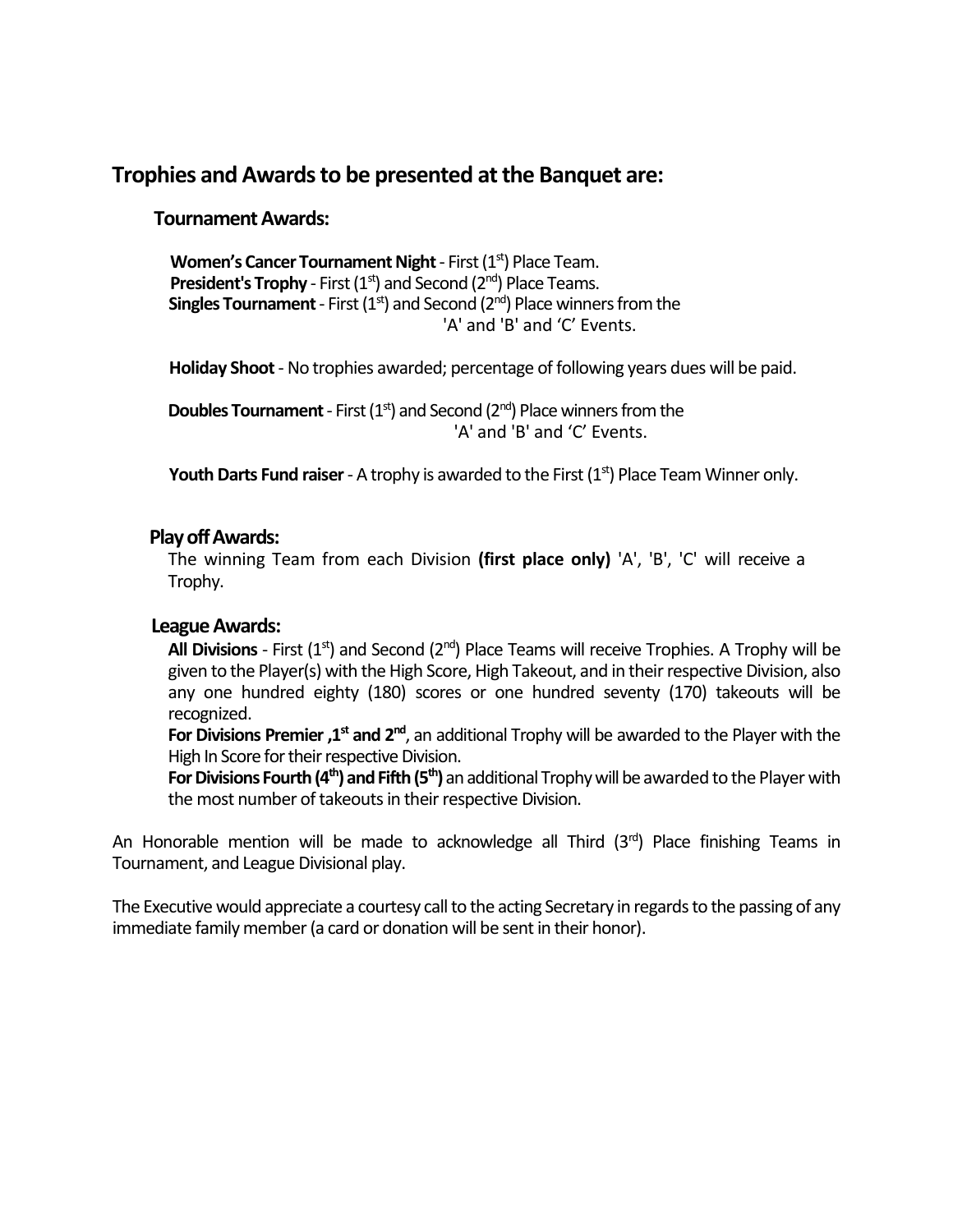# **Vicky Parry Memorial Award**

In loving memory of Vicky Parry, the **'Vicky Parry Memorial Award'** was adopted by the London Ladies Dart League and passed a majority vote at the Annual General Meeting held April 2002. Each Team may submit, with a brief explanation, a nominee who they feel is deserving of this award to the Executive Board, no later than the last Tournament date (as stated on the current year's schedule). The recipient of this award is solely at the discretion of the current Executive Board, with such recipient to be decided upon and presented at the Annual Awards Ceremony. Criteria for this Award are as follows:

This award is presented each year to a league member **or team** who has shown outstanding sportsmanship over the years of playing darts in the league. Vicki was a very positive and passionate representative to darts, and she always had a positive word for anyone that was struggling.

Sportsmanship is defined as, being able to accept losing a game and being humble winner. Be willing to assist others with their struggles and frustrations with the game of darts. Welcome new players into the league. Have a positive attitude toward the game... Be ready to assist the executive when asked for assistance. Accept a nomination for the executive when elections are happening. Have fun with the game and pass it on, by being a good ambassador for darts.

#### **Please note a nominated person must be active in our league to receive award.**

#### **Past Recipients:**

2002 - Louise Campbell 2003 - Donna Simpson 2004 - Carol Kuchta 2005 - Barbara Mac Isaac 2006 - Shirley Smith 2007 - Shelley Amos 2008 - Donna Nauta 2009 - Lisa Stanton 2010 -Tammy Lonsbary 2011 -Margret Thomas 2012 -Noreen Welsh 2013 -Cathy DesChamp 2014 - Catherine Hannon 2015 -Norma Woodcock 2016 -Helen Banasiak 2017 -Dorothy Daubs 2018 - Freda Owen 2019 - The team of 29 Plus 4's